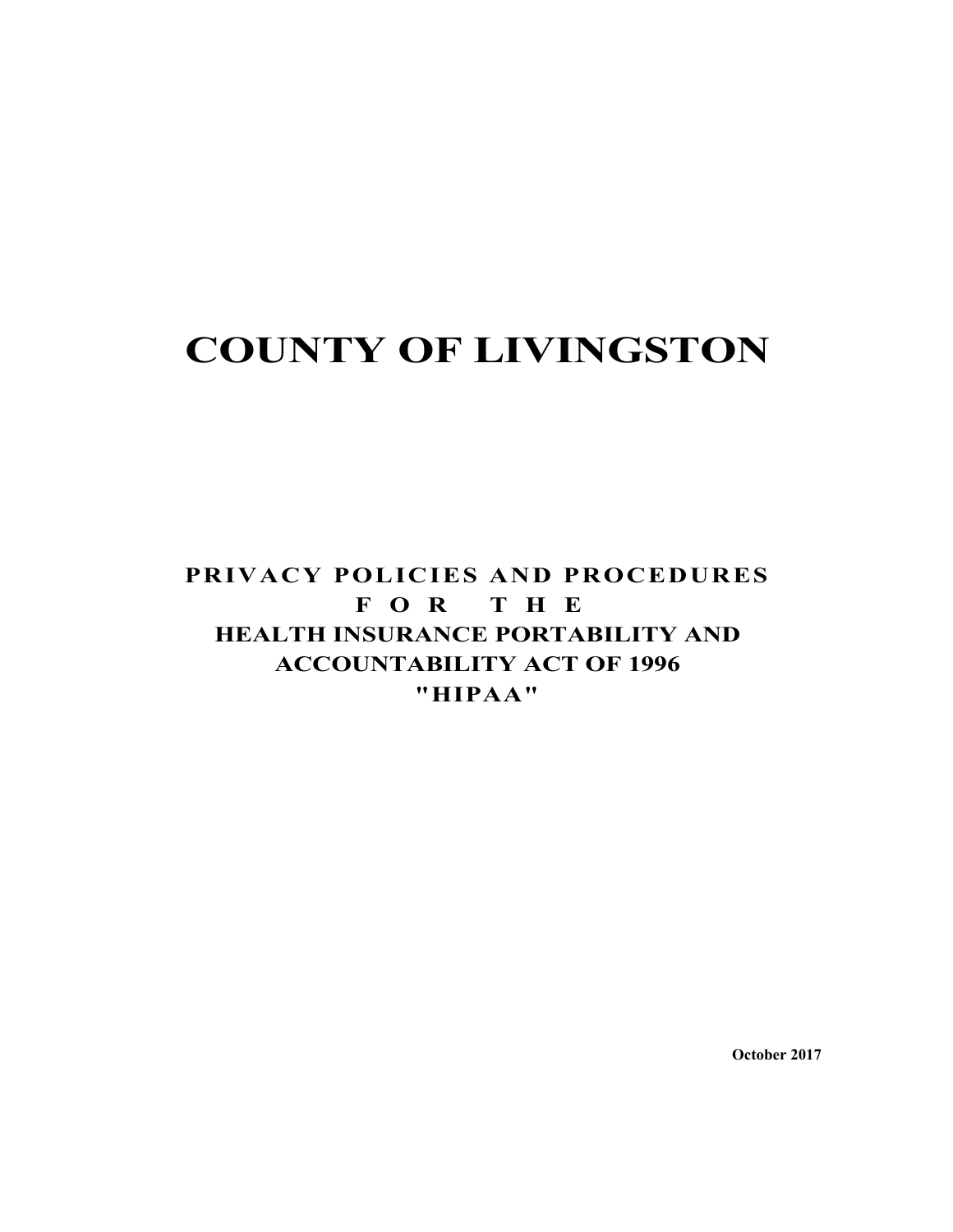| I. |                                                                  |  |
|----|------------------------------------------------------------------|--|
|    |                                                                  |  |
|    |                                                                  |  |
|    |                                                                  |  |
|    |                                                                  |  |
|    |                                                                  |  |
|    |                                                                  |  |
|    |                                                                  |  |
|    | III. USES AND DISCLOSURES NOT REQUIRING AUTHORIZATION  4         |  |
|    |                                                                  |  |
|    | B. Required Uses and Disclosures Not Requiring Authorization  4  |  |
|    | $\mathbf{1}$                                                     |  |
|    | 11.                                                              |  |
|    | C. Permitted Uses and Disclosures Not Requiring Authorization  4 |  |
|    | $\mathbf{1}$ .                                                   |  |
|    | 11.                                                              |  |
|    | 111.<br>iv.                                                      |  |
|    | $V_{\star}$                                                      |  |
|    |                                                                  |  |
|    | V1.                                                              |  |
|    | V11.<br>V111.                                                    |  |
|    | $\overline{1}X$ .                                                |  |
|    | X.                                                               |  |
|    | X1.                                                              |  |
|    | X11.                                                             |  |
|    |                                                                  |  |
|    |                                                                  |  |
|    |                                                                  |  |
|    | IV. USES AND DISCLOSURES REQUIRING AUTHORIZATION  10             |  |
|    |                                                                  |  |
|    | $\mathbf{1}$ .                                                   |  |
|    | 11.                                                              |  |
|    | iii.                                                             |  |
|    | iv.                                                              |  |
|    | B. Core Elements and Requirements for a Valid Authorization10    |  |
|    |                                                                  |  |

#### **Table of Contents**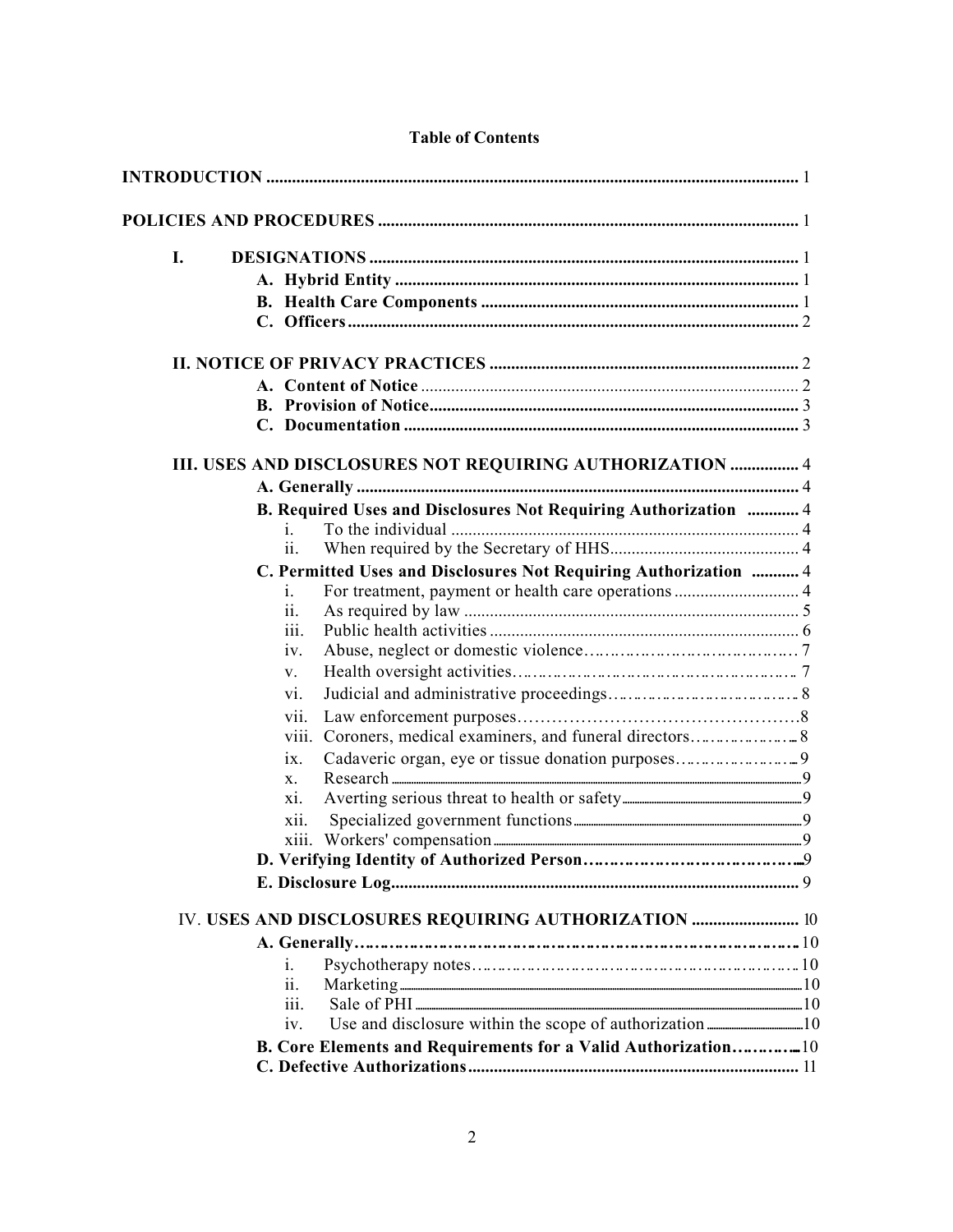| V. USES AND DISCLOSURES REQUIRING AN OPPORTUNITY |    |
|--------------------------------------------------|----|
|                                                  |    |
|                                                  |    |
|                                                  |    |
| C. Use and Disclosure for Involvement in the     |    |
|                                                  |    |
|                                                  |    |
| VI. MINIMUM NECESSARY USE, DISCLOSURE            |    |
|                                                  |    |
|                                                  |    |
|                                                  |    |
|                                                  |    |
|                                                  |    |
|                                                  |    |
|                                                  |    |
|                                                  |    |
|                                                  |    |
|                                                  |    |
|                                                  |    |
|                                                  |    |
|                                                  |    |
|                                                  |    |
|                                                  | 25 |
|                                                  | 25 |
|                                                  |    |
|                                                  |    |
|                                                  |    |
|                                                  |    |
|                                                  |    |
|                                                  |    |
|                                                  |    |
|                                                  |    |
|                                                  |    |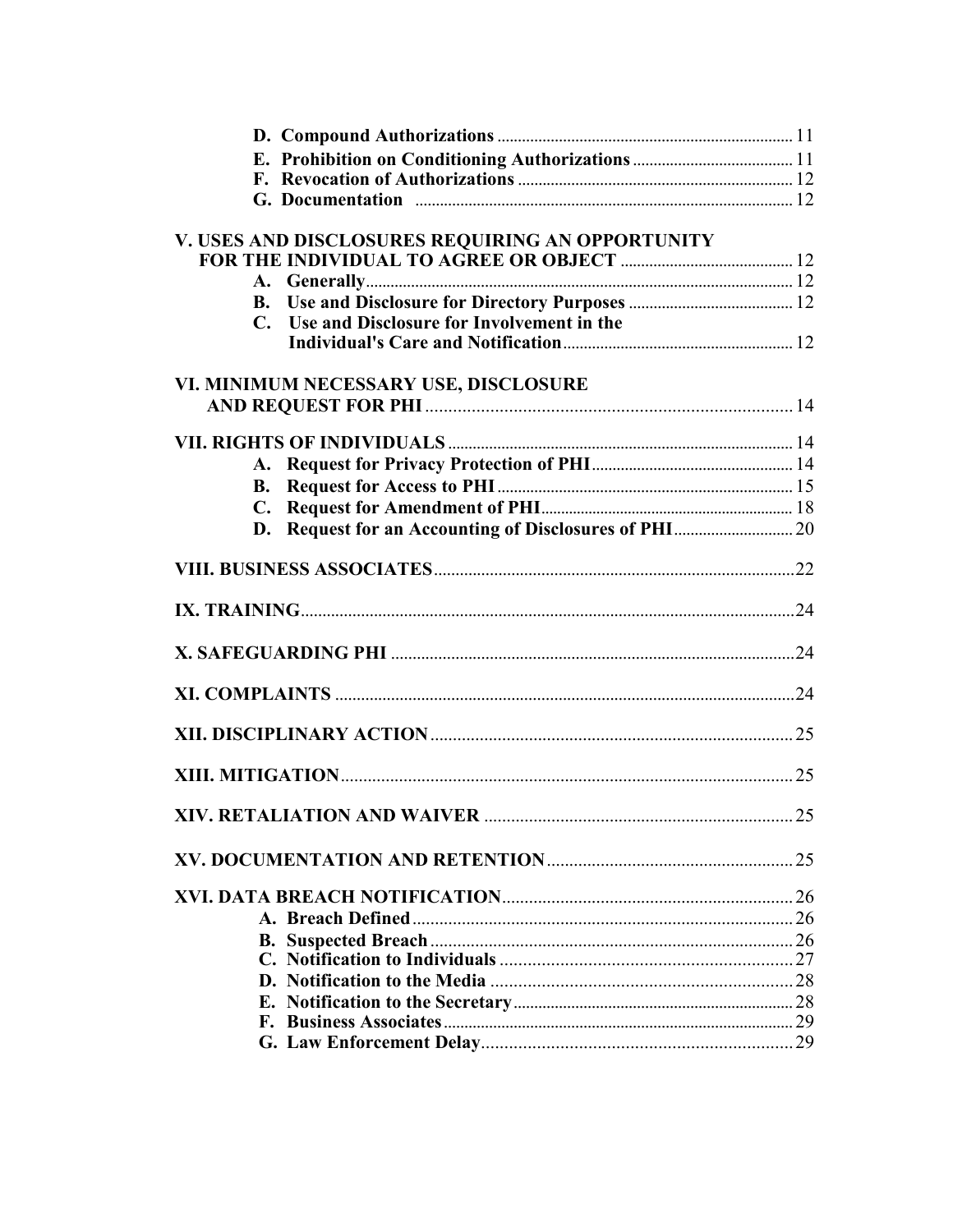#### **INTRODUCTION**

In 1996, Congress enacted the Health Insurance Portability and Accountability Act ("HIPAA") to improve the efficiency and effectiveness of the health care system. HIPAA authorized the United States Department of Health and Human Services ("HHS") to adopt national standards designed to ensure the security and privacy of individuals' health information. As required by HIPAA, HHS issued the Standards for Privacy of Individually Identifiable Health Information (the "Privacy Rule") and the Security Standards for the Protection of Electronic Protected Health Information (the "Security Rule"). The Privacy Rule established national standards for the use and disclosure of individually identifiable health information-called "protected health information" or "PHI", as well as standards for individuals' privacy rights to understand and control how their health information is used. The Security Rule established a national set of security standards for protecting certain health information that is held or transferred in electronic form. HIPAA and the Privacy and Security Rules were updated in 2009 under the Health Information Technology for Economic and Clinical Health Act ("HITECH Act") and again in 2013 under the Omnibus Rule. HIPAA, the Privacy and Security Rules, HITECH Act and the Omnibus Rule are collectively referred to as the HIPAA Rules.

Protected health information is information, including demographic data that relates to an individual's past, present or future physical or mental health or condition, the provision of health care to an individual, or the past, present or future payment for the provision of health care to an individual, and identifies the individual.

In fulfilling the various functions and missions of the County of Livingston, State of New York (the "County"), County departments come into possession of, use and disclose PHI. The County is committed to compliance with all applicable laws and regulations including, but not limited to, the HIPAA Rules. Except for when otherwise notes, the terms herein shall have the same meaning as they do in the HIPAA Rules.

#### **POLICIES AND PROCEDURES**

#### **I. DESIGNATIONS**

**A. Hybrid Entity.** County activities include both HIPAA covered and non-covered functions. Accordingly, the County shall be designated a "Hybrid Entity" so that it may more effectively and efficiently administer these policies and procedures in compliance with the HIPAA Rules. The County shall have a designated Compliance Officer, HIPAA Privacy Officer and HIPAA Security Officer.

**B. Health Care Components.** The County Board of Supervisors shall designate by resolution the County departments that shall be its health care components. Such designations may be amended from time to time. The head of each designated health care component, or their designee, shall be responsible for administration of these policies and procedures.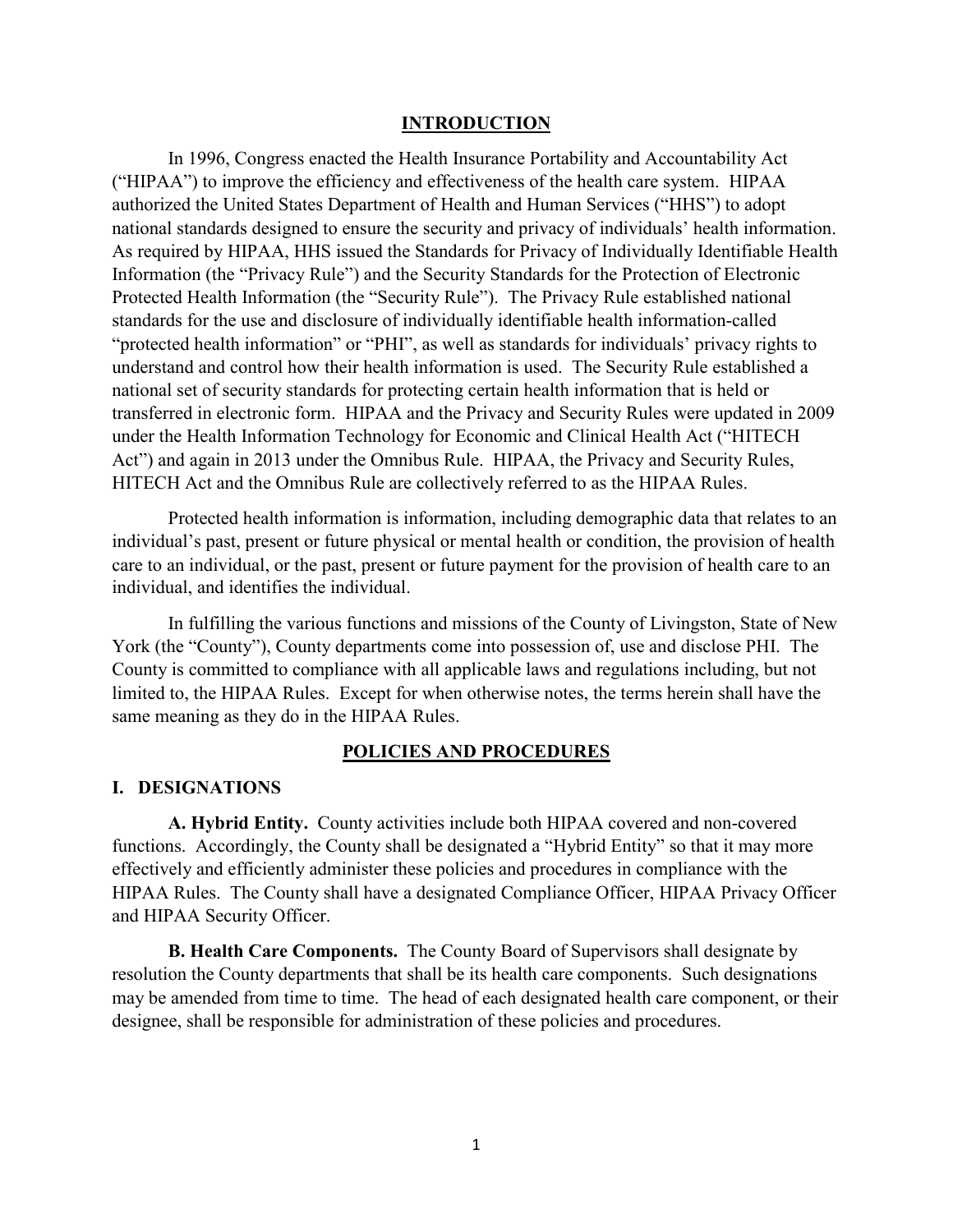#### **C. Officers.**

i. The HIPAA Privacy Officer shall oversee compliance with the Privacy Rule and shall be responsible for coordinating, developing, approving and assisting the County Compliance Committee in overseeing and monitoring the privacy of PHI and implementing policies, standards, and guidelines, including minimum requirements, that provide adequate privacy of PHI for all County health care components, and responding to actual or suspected breaches in confidentiality or integrity of PHI.

ii. The HIPAA Security Officer shall oversee compliance with the Security Rule and shall be responsible for coordinating, developing, approving and assisting the County Compliance Committee in overseeing and monitoring the security of PHI and implementing policies, standards, and guidelines, including minimum requirements, that provide adequate information security for electronic PHI for all County health care components, and responding to actual or suspected breaches in confidentiality or integrity of PHI.

## **II. NOTICE OF PRIVACY PRACTICES**

Except for in the case of an inmate, a patient shall be provided notice of the County's privacy practices written in plain language.

**A. Content of Notice.** The County has developed a Notice of Privacy Practice ("Notice") containing all of the elements required by the Privacy Rule and it shall be implemented in accordance with the HIPAA Rules. The Notice includes:

i. A prominent display of the statement "THIS NOTICE DESCRIBES HOW MEDICAL INFORMATION ABOUT YOU MAY BE USED AND DISCLOSED AND HOW YOU CAN GET ACCESS TO THIS INFORMATION. PLEASE REVIEW IT CAREFULLY"

ii. A description of the County's uses and disclosures.

iii. A statement is provided that genetic information will not be disclosed absent authorization.

iv. A description of patient's rights including:

- 1. Requesting a copy of their medical record.
- 2. Requesting that the County corrects their medical record.
- 3. Requesting confidential communications.
- 4. Asking the County to limit what it uses or shares.
- 5. Obtaining a list of those whom the County has shared their PHI with.
- 6. Obtaining a copy of the County's Notice of Privacy Practices.
- 7. Choosing another individual to act on behalf of the patient.
- 8. Filing a complaint.
- v. A description of the County's duties including a statement that the County: 1. is required to maintain the privacy of PHI.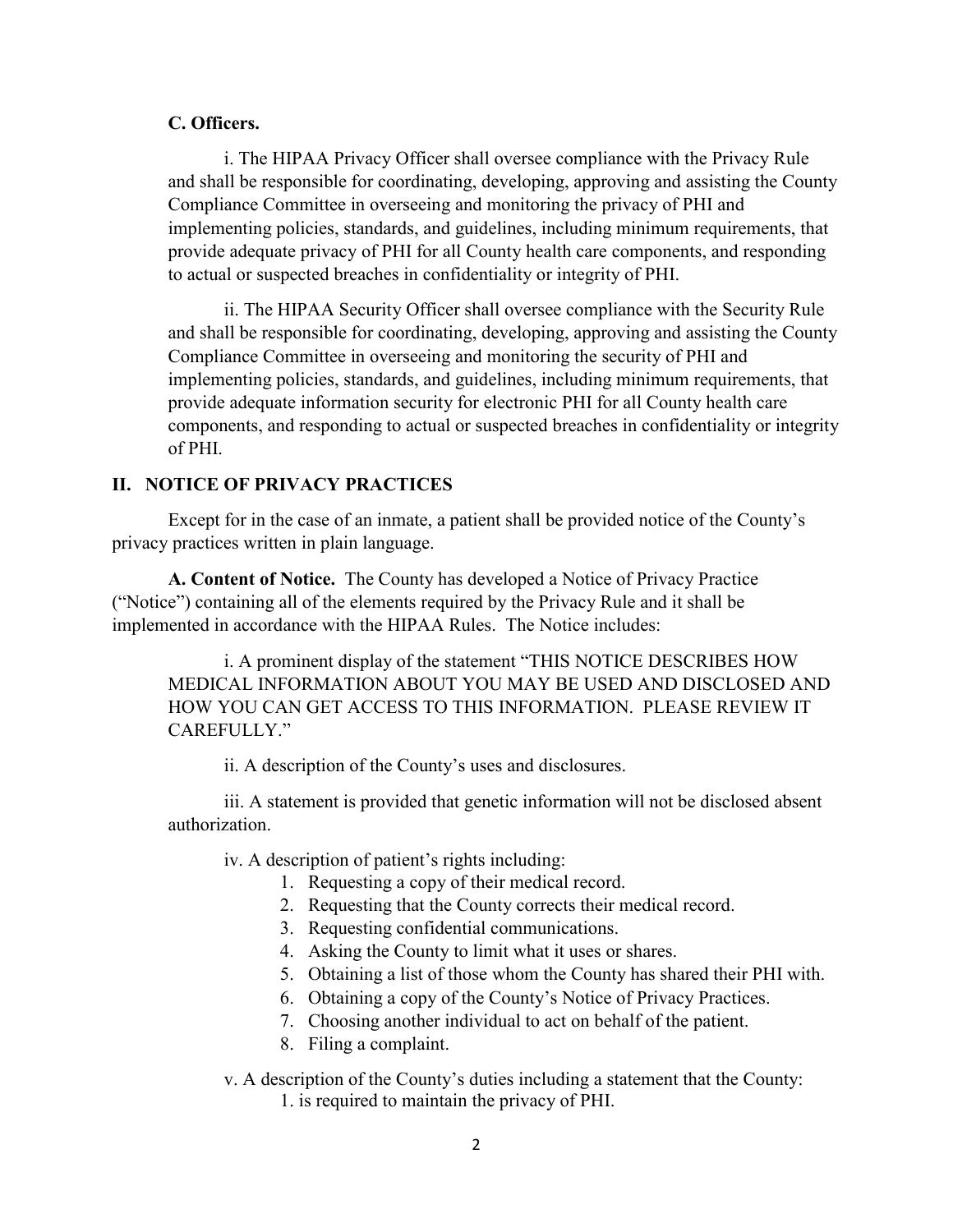- 2. is required to abide by the terms of its Notice, and
- 3. reserves the right to change the terms of its Notice.

vi. The contact information for the County Privacy Officer.

vii. The date on which the County's Notice of Privacy Practices was first in effect.

#### **B. Provision of Notice.**

- i. *Generally.*
	- 1. The Notice shall be made available on request to any individual.
- ii. *For the County's health care components providing direct treatment.*
	- 1. A County health care component must provide Notice at the patient's first date of service delivery or in an emergency situation, as soon as reasonably practicable after the emergency treatment situation.
	- 2. Absent an emergency situation, a good faith effort shall be made to obtain a written acknowledgement of receipt of the Notice. If an acknowledgement is not obtained, the good faith efforts and reason why the acknowledgment was not retained shall be documented.
	- 3. If the health care component has a physical delivery site: it shall have the Notice available at the service delivery site and post the notice in a clear and prominent location where it is reasonable to expect individuals seeking service to be able to read the Notice.

iii. *Changes to Notice*. The terms of the Notice may be changed from time to time. If a material change to the Notice is made, the revised Notice shall be prominently displayed on the County's website, available at the service delivery site and posted in a clear and prominent location where it is reasonable to expect individuals seeking service to be able to read the Notice.

iv. *Electronic Notice*.

- 1. The Notice shall be prominently posted on the County's web site and made available electronically through the web site.
- 2. An electronic version of the Notice may be provided to an individual via e-mail if the individual has agreed in writing to receive electronic notice. If it is known that an e-mail transmission failed, a paper copy of the Notice shall be provided to the individual.
- 3. If the first service delivery to an individual is delivered electronically, electronic Notice shall be provided automatically and contemporaneously in response to the individual's first request for service.
- 4. All individuals receiving electronic notice shall retain the right to obtain a paper copy of the Notice upon request.

**C. Documentation.** Compliance with this Section (Notice of Privacy Practices) shall be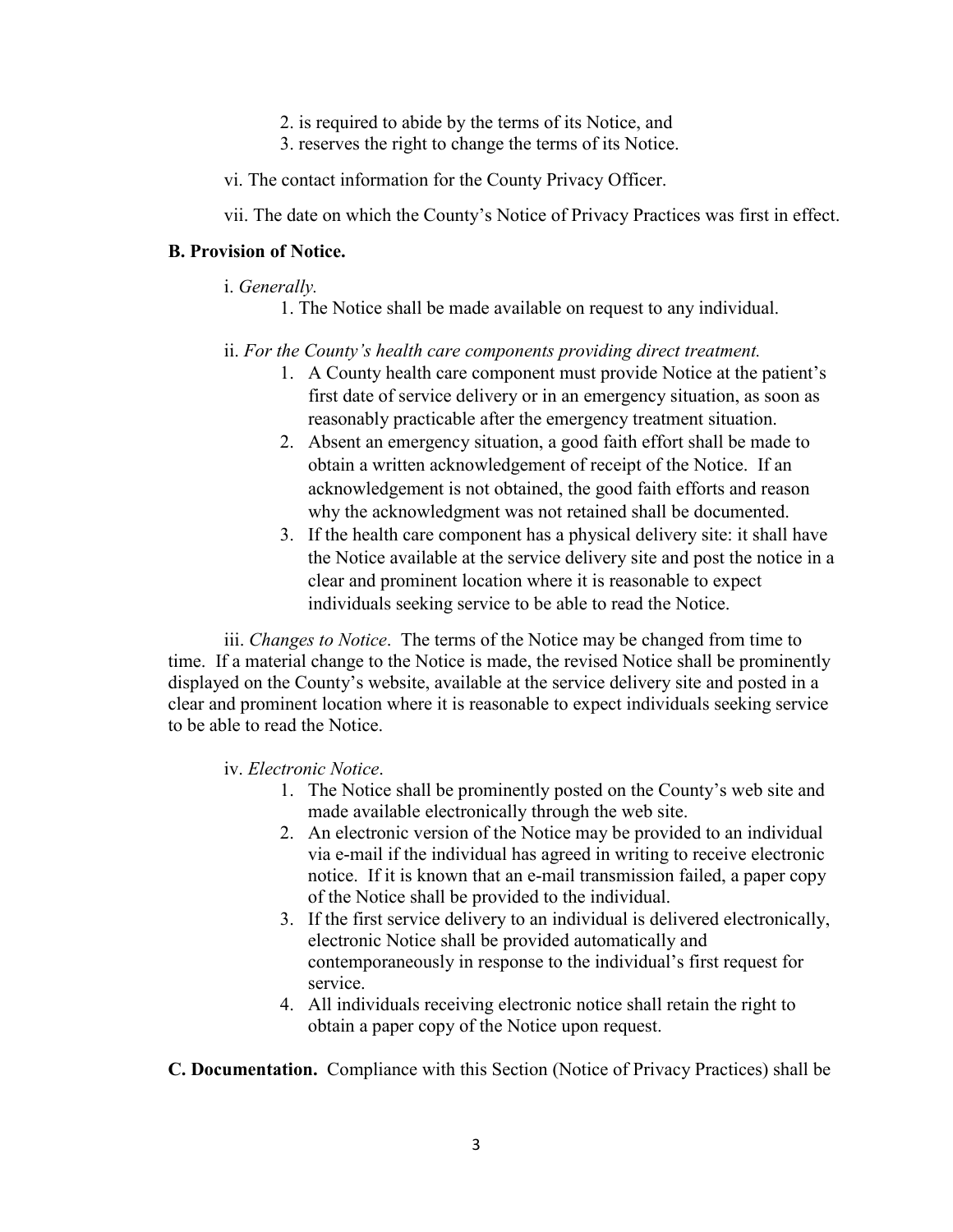documented by retaining copies of the Notice issued and, if applicable, any written acknowledgments of receipt of the notice or documentation of good faith efforts to obtain such written acknowledgment.

## **III. USES AND DISCLOSURES NOT REQUIRING AUTHORIZATION**

**A. Generally.** No County employee shall use or disclose PHI unless permitted or required under the HIPAA Rules. In circumstances where use and disclosure of PHI is permitted or required, such use and disclosure may not necessitate obtaining the patient's authorization to do so. Nevertheless, reasonable efforts shall be made to obtain an individual's authorization to use and disclose PHI in every instance.

## **B. Required Uses and Disclosures Not Requiring Authorization.**

- *i. To the individual.* 
	- 1. Disclosure must be made to an individual properly requesting his or her PHI and does not require prior authorization, except for psychotherapy notes and information compiled in anticipation of, or for use in, a civil, criminal, or administrative action or proceeding.
- ii. *When required by the Secretary of HHS.*
	- 1. Disclosure must be made when required by the Secretary of HHS to investigate or determine the County's compliance with the HIPAA Rules and do not require prior authorization.

**C. Permitted Uses and Disclosures Not Requiring Authorization.** All permitted uses and disclosures not requiring authorization made under this subsection shall, before being used and disclosed, be reviewed and approved by the Privacy Officer.

i. *For Treatment, payment or health care operations.* PHI may be used or disclosed without patient authorization for treatment, payment or health care operations.

- 1. More specifically, PHI may be used or disclosed without patient authorization:
	- a. For a County health care component's own treatment, payment or health care operations.
	- b. For treatment activities of a health care provider.
	- c. To another covered entity or health care provider for the payment activities of the entity that receives the information.
	- d. To another covered entity for health care operations activities of the entity that receives the information, if:
		- i. Each entity either has or had a relationship with the individual who is the subject of the PHI being requested,
		- ii. The PHI pertains to such relationship, and
		- iii. The disclosure is for the County's own treatment, payment or health care operations or for treatment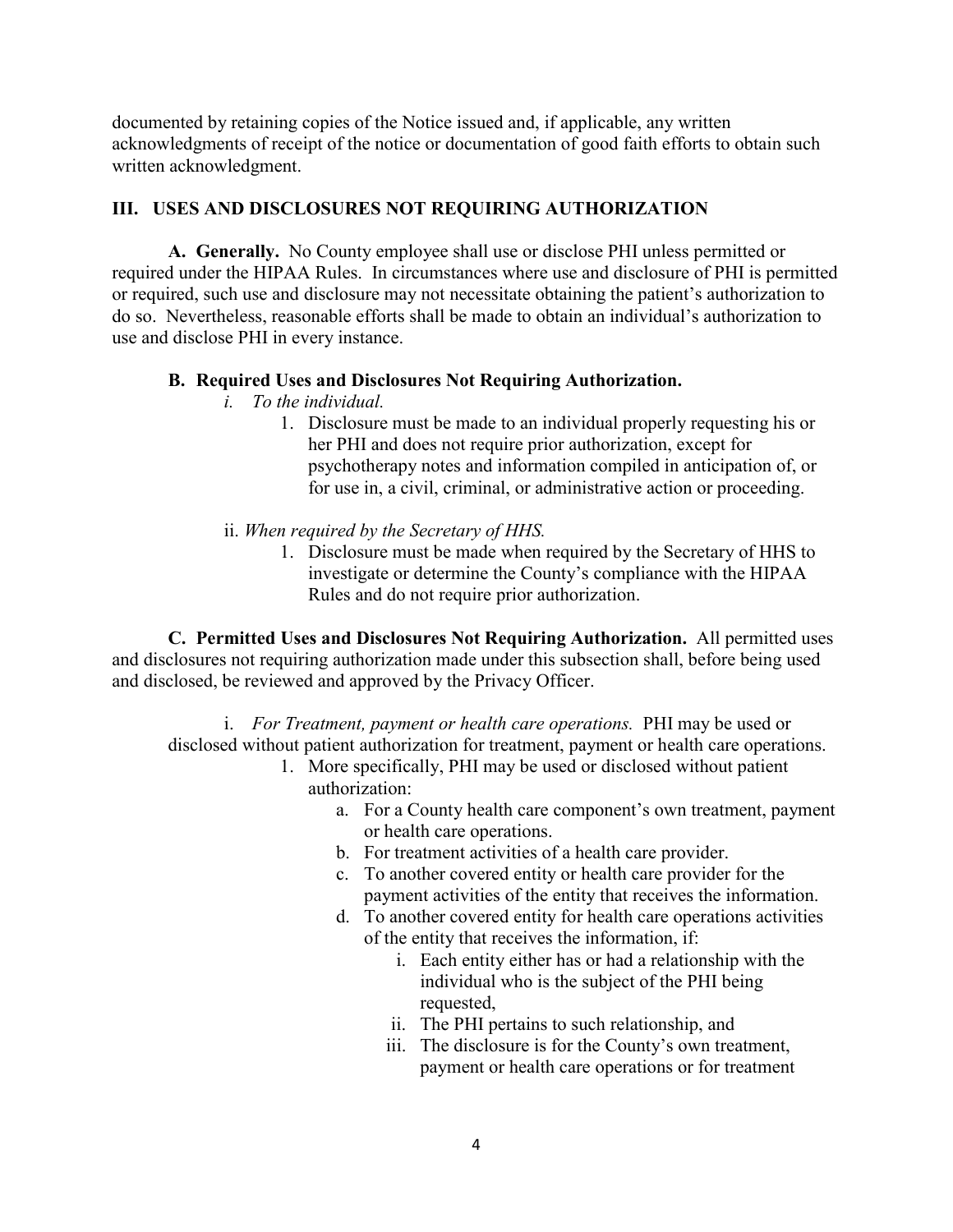activities of a health care provider; or for the purpose of health care fraud and abuse detection or compliance.

- 2. Restriction on use and disclosure of PHI.
	- a. An individual has the right to request, in writing, that the County restricts the use and disclosure of their PHI for treatment, payment or health care operations or for involvement in the individual's care or for notification purposes.
	- b. Except as set forth below, the County is not required to agree to an individual's request for a restriction. But, if it does, it is bound to such restriction except in an emergency situation.
	- c. The County must agree to an individual's request to restrict disclosure of PHI about an individual to a health plan if:
		- i. The disclosure is for the purpose of carrying out payment or health care operations and is not otherwise required by law, and
		- ii. The PHI pertains solely to a health care item or service for which the individual, or person other than the health plan on behalf of the individual, has paid the County in  $f_{11}$
	- d. The County may terminate a restriction on the use and disclosure of PHI, if:
		- i. The individual agrees to or requests the termination in writing or
		- ii. The individual orally agrees to the termination and oral agreement is documented.
	- e. All restrictions to the use and disclosure of PHI shall be documented.
- 3. Confidential Communications.
	- a. An individual is permitted to request to receive communications of PHI by alternative means or at alternative locations. Such request shall be in writing directed to the Privacy Officer. All reasonable requests shall be accommodated.
- ii. *As required by law.*
	- 1. PHI may be used or disclosed without authorization or an opportunity to agree or object to the extent that such use or disclosure is required by law. However, such use and disclosure shall be limited to the relevant requirements of such law.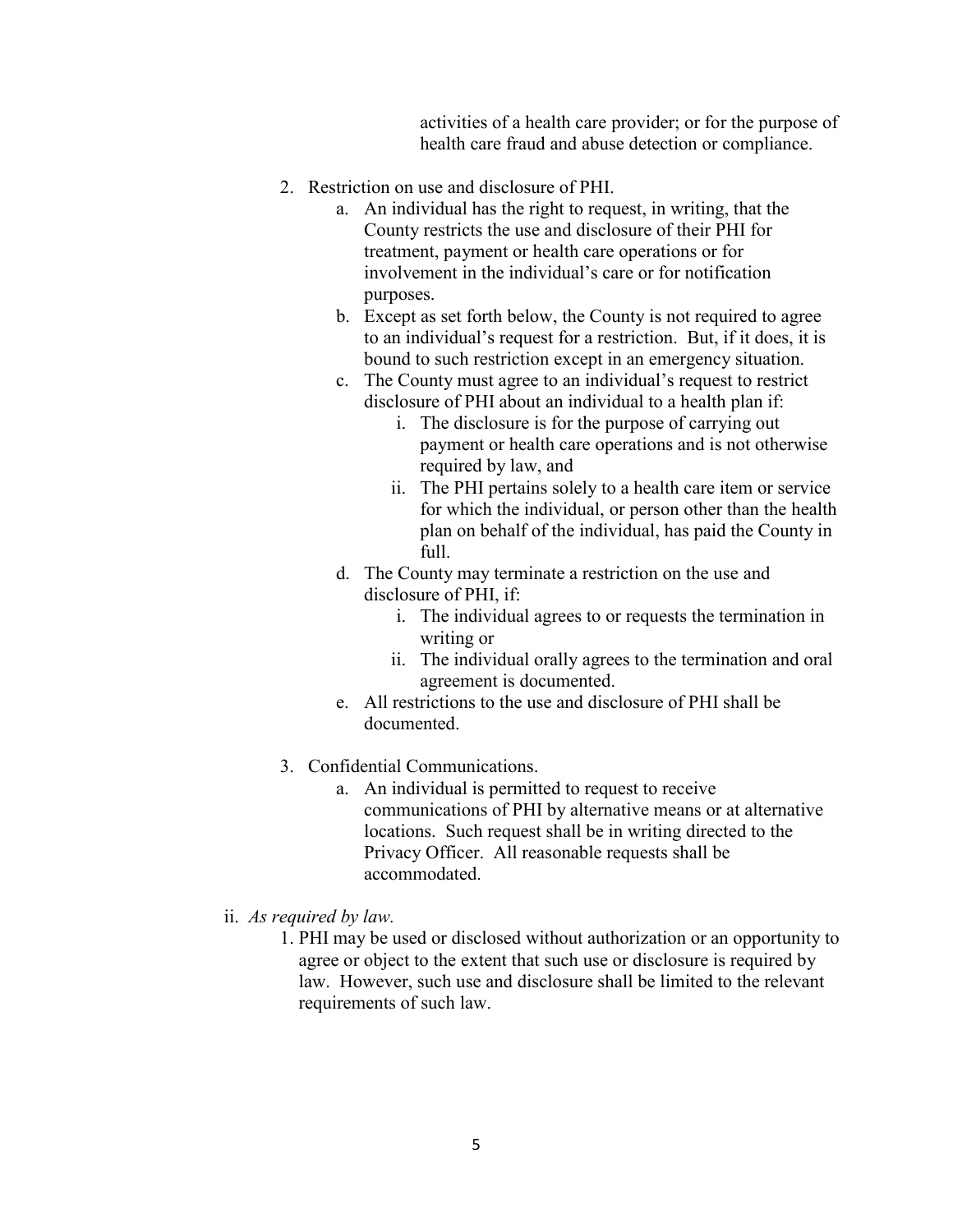- iii. *Public health activities.*
	- 1. PHI may be used or disclosed without authorization or an opportunity to agree or object for the following public health activities and purposes:
		- a. Public health authority PHI may be disclosed to a public health authority that is authorized by law to collect or receive information for the purpose of preventing or controlling disease, injury, or disability. PHI may also be disclosed at the direction of a public health authority to an official of a foreign government agency that is acting in collaboration with a public health authority.
		- b. Abuse or neglect PHI may be disclosed to a public health authority or other appropriate government authority authorized by law to receive reports of child abuse or neglect.
		- c. FDA PHI may be disclosed to a person subject to the jurisdiction of the Food and Drug Administration ("FDA") with respect to an FDA-regulated product or activity for which that person has responsibility, for the purpose of activities related to the quality, safety or effectiveness of such FDAregulated product or activity.
		- d. Communicable diseases PHI may be disclosed to a person who may have been exposed to a communicable disease or may otherwise be at risk of contracting or spreading a disease or condition.
		- e. Employer PHI may be disclosed to an employer, about an individual who is a member of the employer's workforce so long as the County provided health care to the individual, at the request of the employer to conduct an evaluation relating to medical surveillance of the workplace or to evaluate whether the individual has a work-related illness or injury.
		- f. School PHI may be disclosed to school where the individual is a student or prospective student if:
			- i. The PHI disclosed is limited to proof of immunization,
			- ii. The school is required to have such proof of immunization, and
			- iii. The health care component obtains and documents an agreement, whether oral or written, for such disclosure from either:
				- 1. A parent, guardian, or other person acting in loco parentis of the individual, or
				- 2. The individual, if the individual is an adult or emancipated minor.
	- 2. County Department of Health
		- a. The County Department of Public Health may use and disclose PHI, without authorization or an opportunity to agree or object,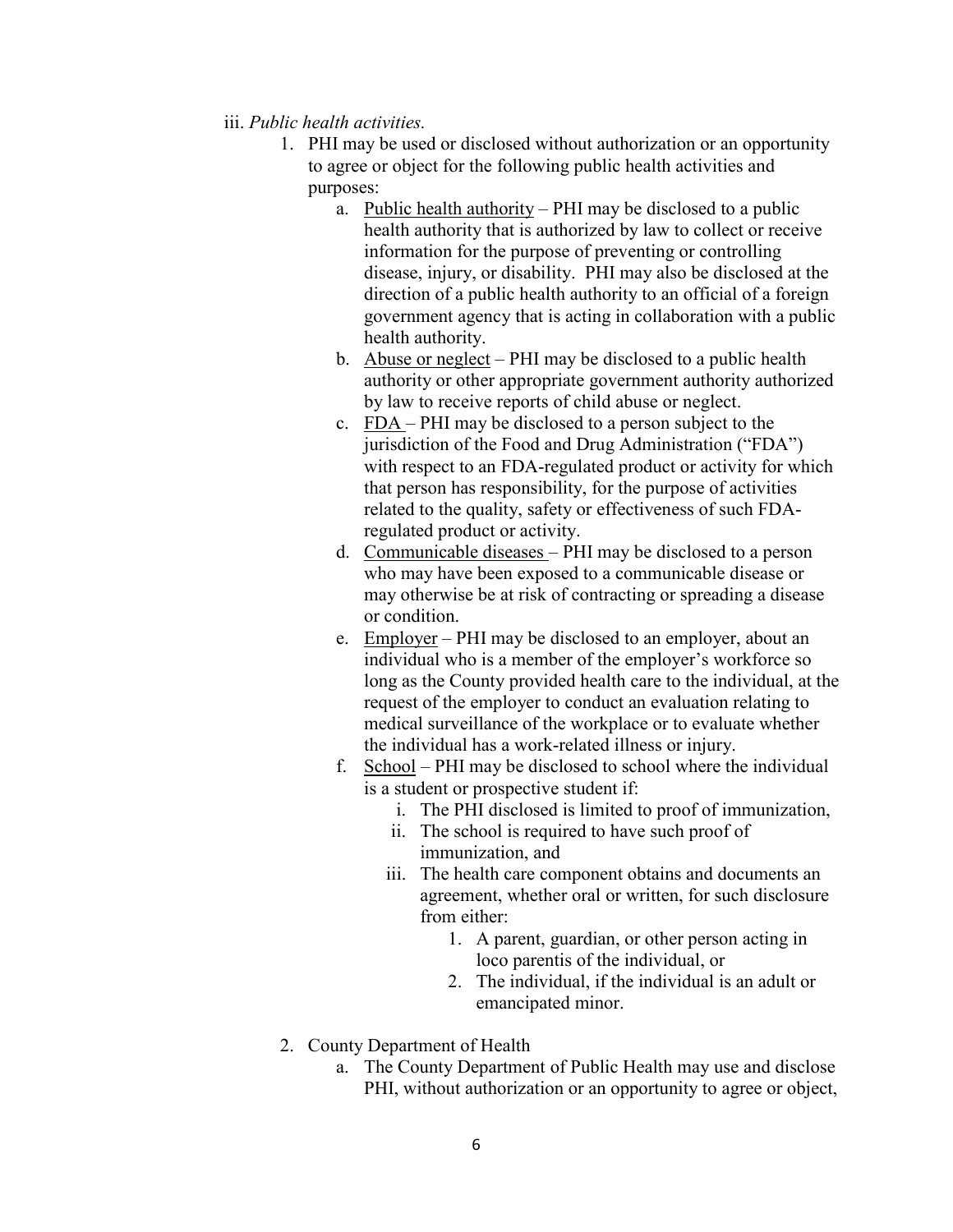in all cases in which it is permitted to disclose such information for public health activities under subsection (iii)(1)(a) above "Public Health Authority."

#### iv. *Abuse, neglect or domestic violence.*

- 1. PHI may be used or disclosed without authorization or an opportunity to agree or object about an individual whom the County reasonably believes to be a victim of abuse, neglect or domestic violence to a government authority, including a social service or protective services agency, authorized by law to receive reports of such abuse, neglect or domestic violence:
	- a. To the extent the disclosure is required by law and the disclosure complies with and is limited to the relevant requirements of such law,
	- b. If the individual agrees to the disclosure, or
	- c. To the extent the disclosure is expressly authorized by statute or regulation, and
		- i. The County believes the disclosure is necessary to prevent serious harm to the individual or other potential victims, or
		- ii. If the individual is unable to agree because of incapacity, a law enforcement or other public official authorized to receive the PHI represents that the PHI for which disclosure is sought is not intended to be used against the individual and that an immediate enforcement activity that depends upon the disclosure would be materially and adversely affected by waiting until the individual is able to agree to the disclosure.
- 2. If a disclosure is made under this subsection, the individual must be promptly informed that such a report has been or will be made, except if:
	- a. Informing the individual would place them at risk of serious harm, or
	- b. A personal representative would be informed and it is believed that the personal representative is responsible for the abuse, neglect or other injury and that informing such person would not be in the best interest of the individual.
- v. *Health oversight activities.*
	- 1. PHI may be disclosed without authorization or an opportunity to agree or object to a health oversight agency for oversight activities authorized by law.
	- 2. PHI shall not be disclosed without authorization or an opportunity to agree or object where the activity is an investigation or other activity in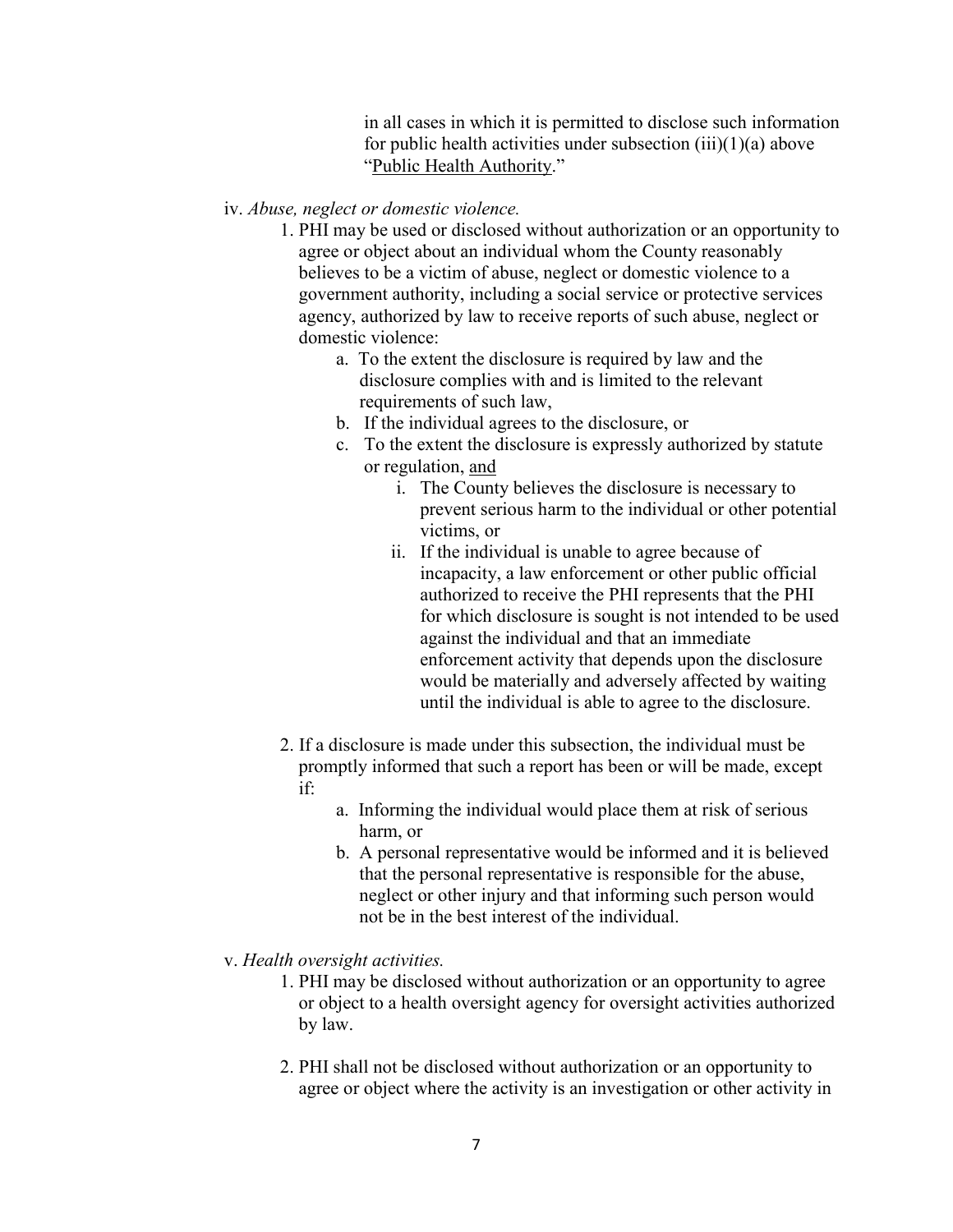which the individual is the subject of the investigation or activity and such investigation or other activity does not arise out of and is not directly related to:

- a. the receipt of health care.
- b. a claim for public benefits related to health, or
- c. qualifications for, or receipt of, public benefits or services when a patient's health is integral to the claim for public benefits or services.
- 3. To the extent that any County health care components are a health oversight agency, it may use PHI for health oversight activities as permitted by this subsection.

#### vi. *Judicial and administrative proceedings.*

- 1. PHI may be disclosed without authorization or an opportunity to agree or object in the course of any judicial or administrative proceeding:
	- a. In response to an order of a court or administrative tribunal, provided only the PHI expressly authorized by such order is disclosed, or
	- b. In response to a subpoena, discovery request, or other lawful process so long as the County receives satisfactory assurance. Any subpoenas, discovery requests, or other lawful process requesting disclosure of PHI shall be directed to the Privacy Officer.
- vii. *Law enforcement purposes.*
	- 1. PHI may be disclosed without authorization or an opportunity to agree or object for a law enforcement purpose to a law enforcement official under certain conditions. Law enforcement purposes may include:
		- a. Disclosure required by law, or
		- b. Compliance with a court order, warrant, subpoena or summons, a grand jury subpoena, administrative request.
	- 2. PHI may be disclosed without authorization or an opportunity to agree or object in response to law enforcement official's information requests for identifying or locating a suspect, fugitive, material witness, or missing person.
	- 3. PHI may be disclosed without authorization or an opportunity to agree or object in circumstances related to a crime including medical emergencies.

#### viii. *Coroners, medical examiners, and funeral directors.*

1. PHI may be used or disclosed without authorization or an opportunity to agree or object to a coroner, medical examiner or funeral director as necessary to carry out their duties with respect to the decedent.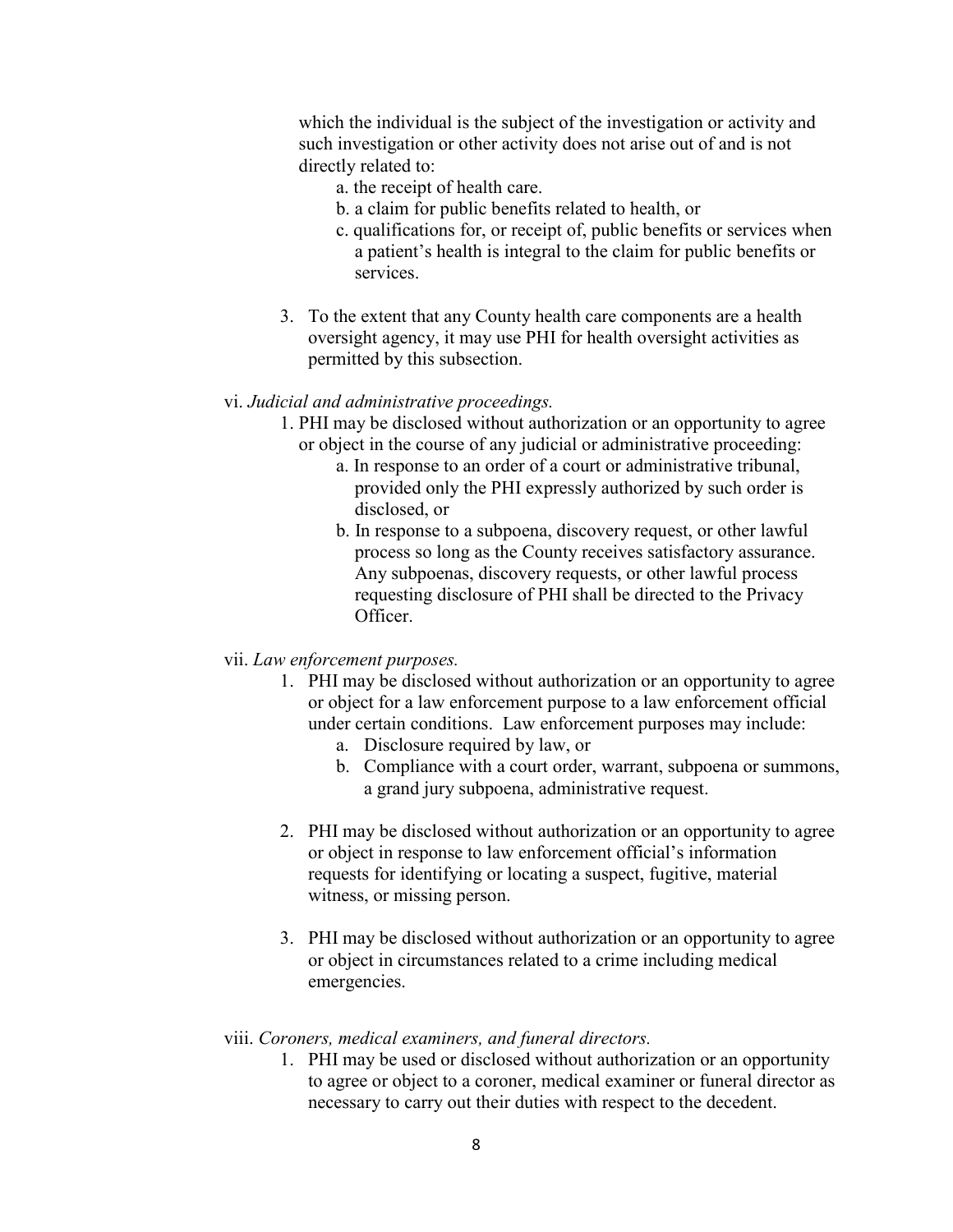- ix. *Cadaveric organ, eye or tissue donation purposes.*
	- 1. PHI may be used or disclosed without authorization or an opportunity to agree or object to organ procurement organizations or other entities engaged in the procurement, banking, or transplantation of cadaveric organs, eyes, or tissue for the purpose of facilitating organ, eye or tissue donation and transplantation.
- x. *Research.*
	- 1. If the County Privacy Officer approves, PHI may be used or disclosed without authorization or an opportunity to agree or object for research.
- xi. *Averting serious threat to health or safety*.
	- 1. If the County Privacy Officer approves, PHI may be used or disclosed without authorization or an opportunity to agree or object if, in good faith, it is believed that the use or disclosure
		- a. Is necessary to prevent or lessen a serious and imminent threat to the health or safety of a person or the public and the use or disclosure is to someone that is able to prevent or lessen the threat; or
		- b. Is necessary for law enforcement to identify or apprehend an individual.
- xii. *Specialized government functions*.
	- 1. If the County Privacy Officer approves, PHI may be used or disclosed without authorization or an opportunity to agree or object for military and veteran's activities, national security and intelligence activities, protective services for the President and others, medical suitability determinations, correctional institutions and other law enforcement custodial situations, and programs providing public benefits.
- xiii. *Workers' compensation*.
	- 1. PHI may be disclosed without authorization or an opportunity to agree or object as authorized by and to the extent necessary to comply with New York State laws relating to workers' compensation or other similar programs that provide benefits for work-related injuries or illness without regard to fault.
- **D. Verifying Identity of Authorized Person.** Prior to using or disclosing PHI under this subsection, the identity of the person requesting the PHI and the authority for that person to have access to the PHI shall be verified.
- **E. Disclosure Log.** A written record/log of every transmission or disclosure of PHI shall be kept. Information to be documented shall include:
	- i. The date when and the person or entity to whom the disclosure was made,
	- ii. the purpose for the disclosure,
	- iii. a description of the information disclosed and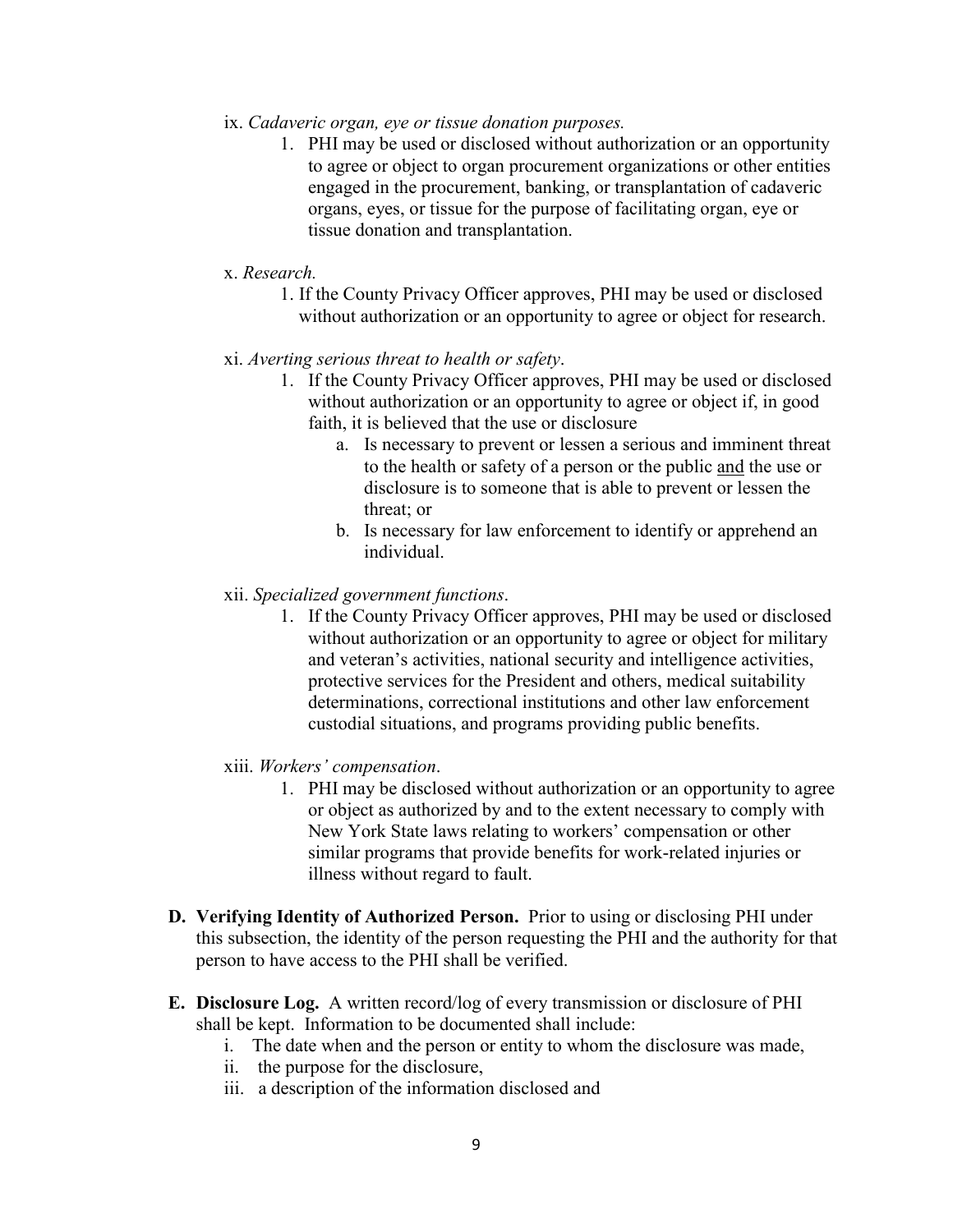iv. a basis providing the employee with the authority to transmit or disclose the PHI.

## **IV. USES AND DISCLOSURES REQUIRING AUTHORIZATION**

**A. Generally.** Except for where otherwise noted in this subsection or as required by law, in the following circumstances PHI shall not be used or disclosed absent a valid authorization.

- *i. Psychotherapy notes.* 
	- 1. A valid authorization must be obtained for use and disclosure of psychotherapy notes except:
		- a. To carry out the following treatment, payment or health care operations:
			- i. Use by the originator for treatment of the individual;
			- ii. Use or disclosure by the County for its own training programs in which students, trainees, or practitioners in mental health learn under supervision to practice or improve their skills in group, joint, family, or individual counseling; or
			- iii. Use or disclosure by the County to defend itself in a legal action or other proceeding brought by the individual; and
		- b. A use or disclosure that is required or permitted under Section  $III(B)$  and  $(C)$  above with respect to oversight of the originator of the psychotherapy notes.
- ii. *Marketing.*
	- 1. A valid authorization must be obtained for use and disclosure of PHI for marketing except if the communications is in the form of:
		- a. A face-to-face communication made by the County to an individual; or
		- b. A promotional gift of nominal value provided by the County.
- iii. *Sale of PHI*.
	- 1. A valid authorization must be obtained for any disclosure of PHI which is a sale of PHI. Such authorization must state that the disclosure will result in remuneration to the County.
- iv. *Use and disclosure within the scope of authorization.*
	- 1. Use or disclosure of PHI, with a valid authorization, shall be consistent with such authorization

**B. Core Elements and Requirements for a Valid Authorization.** A valid authorization must contain at a minimum the following:

i. *Core elements.*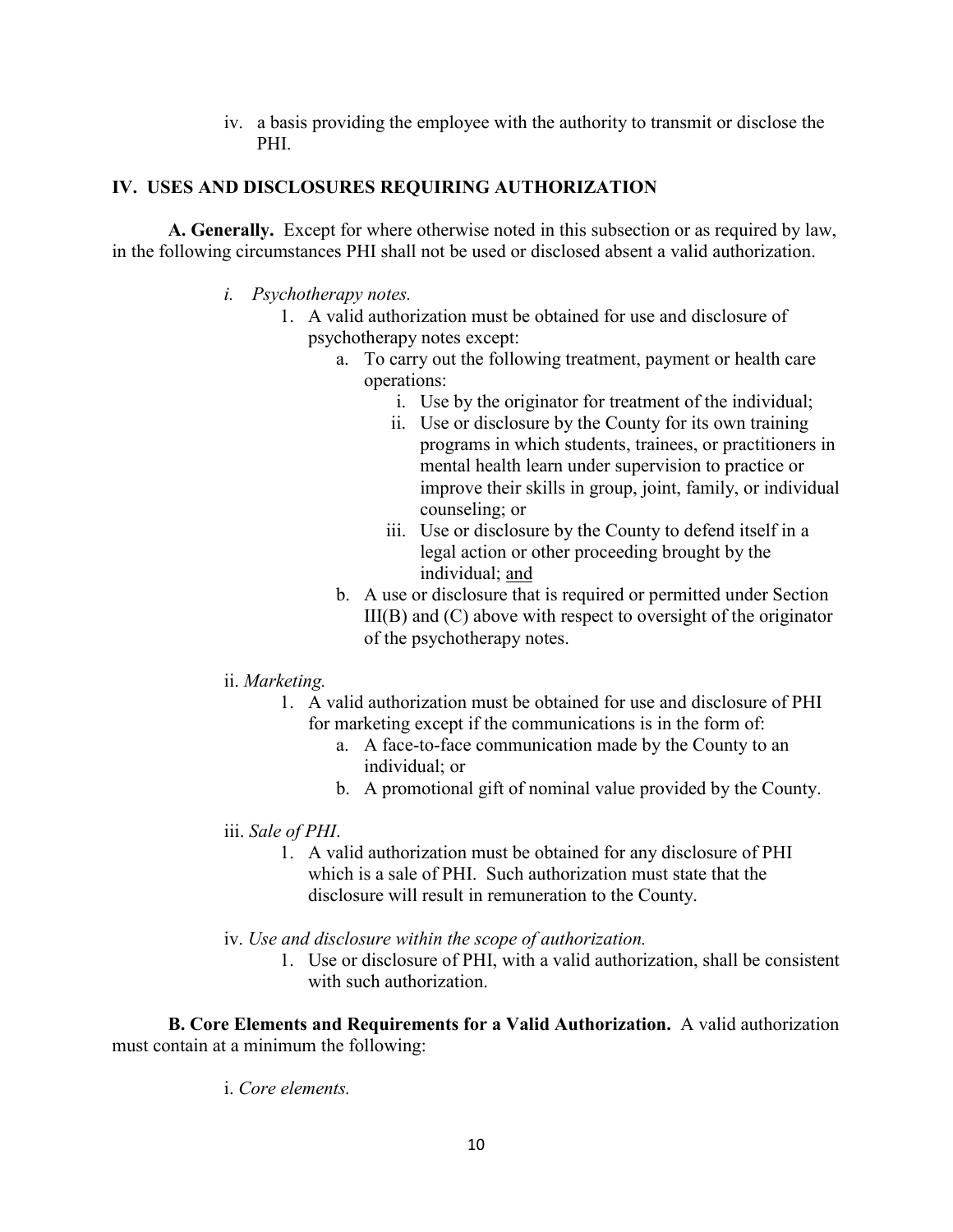- 1. A description of the information to be used or disclosed that identifies the information in a specific and meaningful fashion.
- 2. The name or other specific information of the person(s), or class of persons, authorized to make the requested use or disclosure.
- 3. The name or other specific identification of the person(s), or class of persons, to whom the County may make the requested use or disclosure.
- 4. A description of each purpose of the requested use or disclosure.
- 5. An expiration date or an expiration event that relates to the individual or the purpose of the use or disclosure.
- 6. Signature of the individual and date.
	- a. If the authorization is signed by a personal representative of the individual, a description of such representative's authority to act for the individual must also be provided.
- ii. *Required statements.*
	- 1. The individual's right to revoke the authorization in writing.
	- 2. The ability or inability to condition treatment, payment, enrollment or eligibility for benefits on the authorization.
	- 3. The potential for information disclosed pursuant to the authorization to be subject to re-disclosure by the recipient and no longer be protected by this subpart.

iii. *Plain language.* The authorization shall be written in plain language.

iv. *Copy to the individual.* When an authorization is signed, a copy of the signed authorization shall be provided to the individual.

**C. Defective Authorization.** An authorization is invalid if the document has any of the following defects:

i. Expiration date has passed or the expiration event is known by the County to have occurred.

- ii. The authorization is incomplete.
- iii. It is known by the County that the authorization has been revoked.
- iv. The authorization is a compounding or prohibited authorization.

v. Any material information in the authorization that is known to the County to be false.

**D. Compound Authorizations.** An authorization for use or disclosure of PHI may not be combined with any other document to create a compound authorization unless approved by the Privacy Officer.

**E. Prohibition on Conditioning Authorizations.** The provision of treatment, payment, or eligibility for benefits shall not be conditioned upon receiving a signed authorization.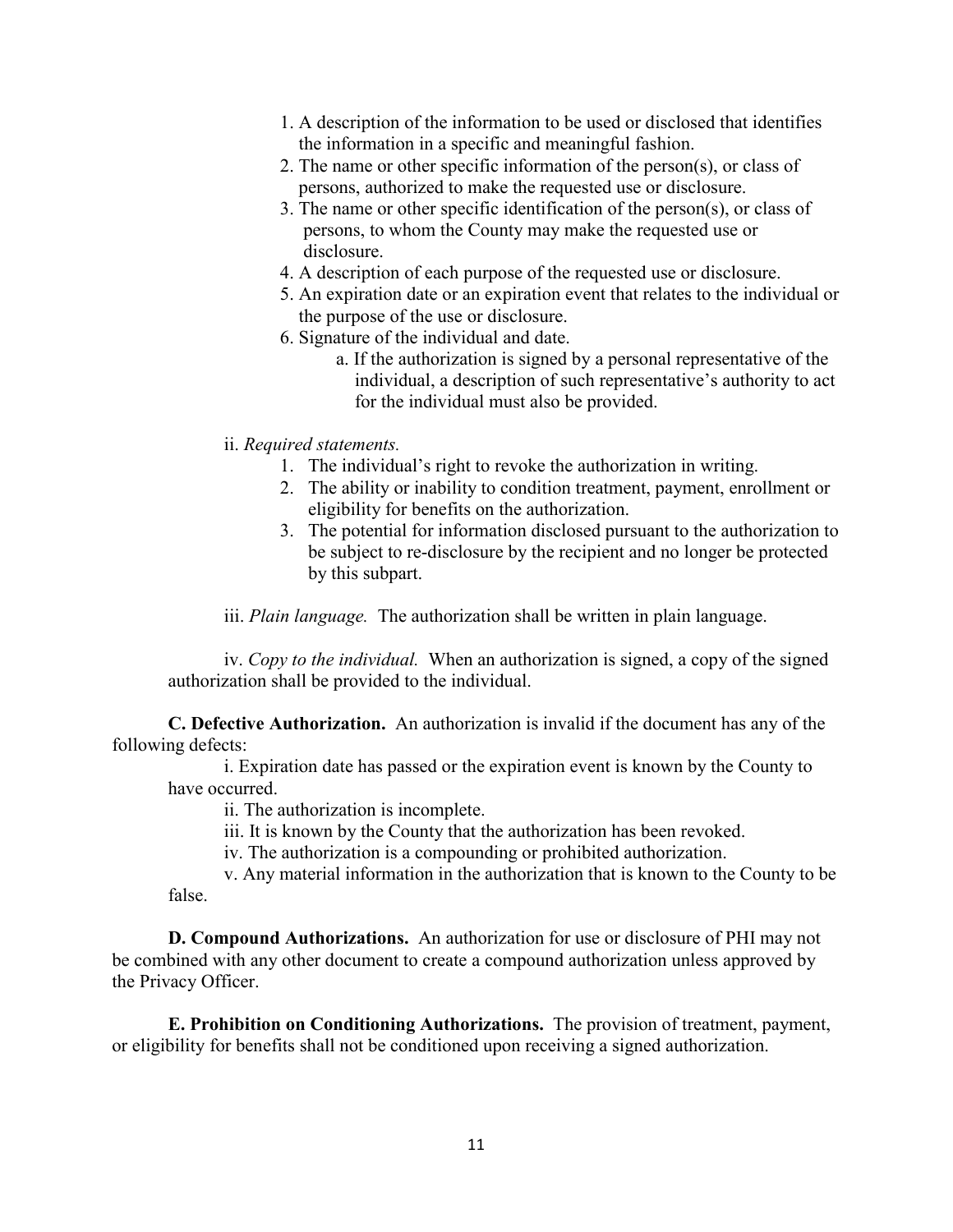**F. Revocation of Authorizations.** An individual may revoke an authorization provided under this section at any time, provided that the revocation is in writing, except to the extent that:

i. The County has taken action in reliance thereon; or

ii. If the authorization was obtained as a condition of obtaining insurance coverage, other law provides the insurer with the right to contest a claim under the policy or the policy itself.

**G. Documentation.** Any signed authorization shall be documented and retained.

## **V. USES AND DISCLOSURES REQUIRING AN OPPORTUNITY FOR THE INDIVIDUAL TO AGREE OR OBJECT**

**A. Generally.** In certain circumstances the County may use or disclose PHI so long as the individual is informed in advance of the use or disclosure and has the opportunity to agree to, prohibit, or restrict the use or disclosure. In these circumstances, the individual may be informed orally and the County may obtain the individual's oral agreement or objection to a use or disclosure permitted under this section. All such oral communication(s) and agreement(s) or objection(s) shall be documented and retained.

## **B. Use and Disclosure for Directory Purposes.**

- i. *Use and disclosure.*
	- 1. Except as otherwise provided in this subsection, in maintaining a directory of individuals, an individual's name, location within the County health care component, general description of individual's condition and the individual's religious affiliation may be used and disclosed.
- ii. *Opportunity to object.* 
	- 1. An individual shall be informed of any PHI included in a directory and the persons to whom the County may disclose such information and the individual shall be provided with the opportunity to restrict or prohibit some or all of the uses or disclosures permitted under Section  $(v)$   $(B)(i)$  above.
- iii. *Emergency circumstances.*
	- 1. Where the individual cannot practicably be informed of the County's intended uses and disclosures, the County may still use and disclose some or all of the PHI permitted above if such disclosure is consistent with the individual's prior expressed preference or in the exercise of professional judgment the County determines such use or disclosure is in the individual's best interests.

## **C. Use and Disclosure for Involvement in the Individual's Care and Notification.**

i. *Permitted uses and disclosures.*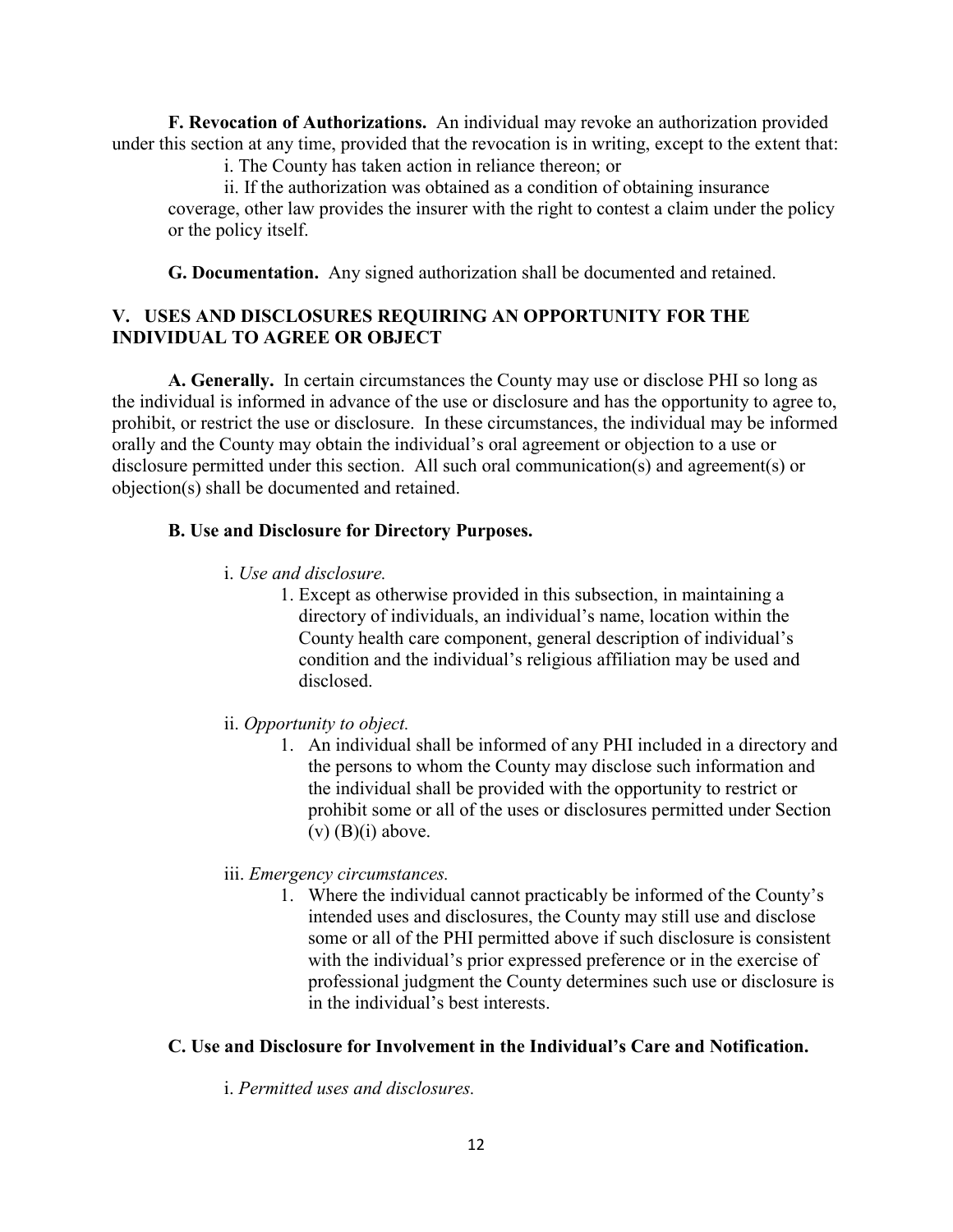1. Pursuant to  $C(i)$ ,  $(iii)$ ,  $(iv)$  and  $(v)$  as applicable, PHI may be disclosed to a family member, other relative, or a close personal friend of the individual, or any other person identified by the individual that is relevant to such person's involvement with the individual's health care or payment related to the individual's health care. Pursuant to the same below sections that are applicable, PHI may be used or disclosed to notify, or assist in the notification of a family member, a personal representative of the individual, or another person responsible for the care of the individual of the individual's location, general condition, or death.

#### ii. *Uses and disclosures with the individual present.*

- 1. If the individual is present for, or otherwise available prior to, a use or disclosure permitted by  $C(i)$  above, and has the capacity to make health care decisions, PHI may be used or disclosed if:
	- a. The individual's agreement is obtained;
	- b. The individual is provided an opportunity to object to the disclosure, and the individual does not express an objection; or
	- c. In exercising professional judgment, it is inferred from the circumstances that the individual does not object to the disclosure.

#### iii. *Limited uses and disclosures when the individual is not present.*

1. If the individual is not present, or the opportunity to agree or object to the use or disclosure cannot practicably be provided because of the individual's incapacity or an emergency circumstance, PHI directly relevant to the person's involvement with the individual's care or payment related to the individual's health care or needed for notification purposes may be disclosed so long as in the exercise of professional judgment it is determined that the disclosure is in the best interests of the individual.

#### iv. *Uses and disclosures for disaster relief purposes.*

1. The County may use or disclose PHI to a public or private entity authorized by law to assist in disaster relief efforts, for the purpose of coordinating with such entities in notifying family members or others involved in the individual's health care. The requirements in Section V subsections  $(C)(ii)$ ,  $(iii)$  and  $(v)$  apply to such uses and disclosures to the extent that the County, in the exercise of professional judgment, determines that the requirements do not interfere with the ability to respond to the emergency circumstances.

#### v. *Uses and disclosures when the individual is deceased.*

1. PHI may be disclosed to a family member, other relative, or a close personal friend of the individual, or any other person identified by the individual, who was involved in the individual's care or payment for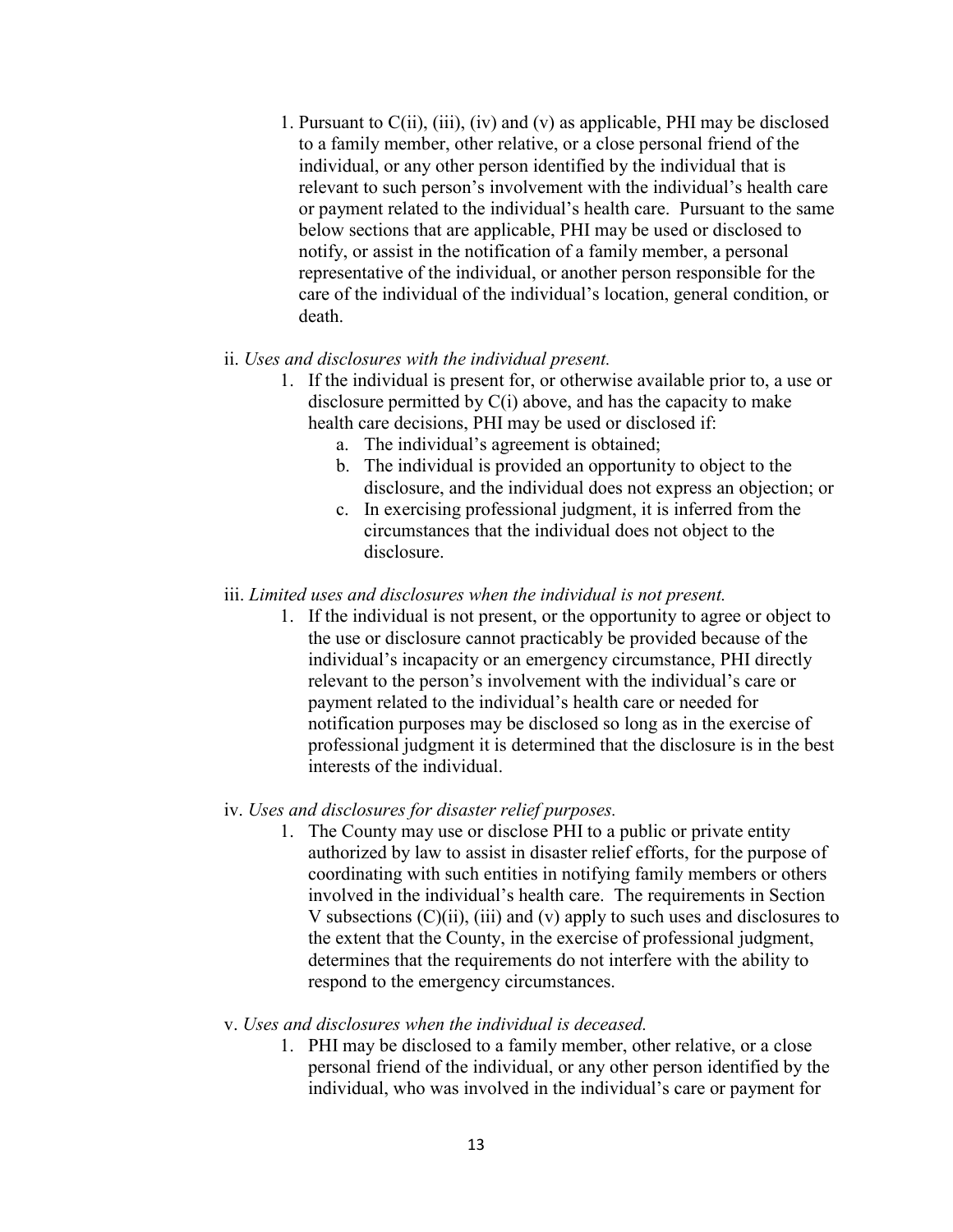health care and to the extent that such PHI is relevant to such person's involvement, unless doing so is inconsistent with any prior expressed preference of the deceased individual that is known to the County.

## **VI. MINIMUM NECESSARY DISCLOSURE**

- **A. Generally.** With respect to all requests for, or the use and disclosure of PHI, the minimum PHI necessary shall be used or disclosed in accordance with the below. Under no circumstances shall an entire medical record be used, disclosed or requested unless it is specifically justified and documented as the amount reasonably necessary to accomplish the purpose of the use, disclosure, or request.
- **B. Minimum Necessary Uses of PHI.** Reasonable efforts shall be made to identify the persons or class of persons, as appropriate, within the County who needs access to PHI to carry out their duties and the category or categories of PHI to which access is needed and any condition needed for such access.

## **C. Minimum Necessary Disclosures and Requests of PHI.**

i. *Routine or recurring disclosures and requests.* For any type of disclosure and request made on a routine and recurring basis, policies and procedures shall be implemented by the County health care components limiting the PHI disclosed or requested to the amount reasonably necessary to achieve the purpose of the disclosure or request.

ii. *All other disclosures and requests*. For all other disclosures and requests, the County health care components shall develop criteria designed to limit the PHI disclosed or requested to the information reasonably necessary to accomplish the purpose for which disclosure or request is sought and review requests for disclosure on an individual basis in accordance with such criteria.

## **VII. RIGHTS OF INDIVIDUALS**

## **A. Request for Privacy Protection of PHI.**

- i. *Request for restriction of uses and disclosures*.
	- 1. An individual shall have the right to request that the County restricts uses or disclosures of:
		- a. PHI about the individual to carry out treatment, payment or health care operations and
		- b. PHI related to involvement in the individual's care and notification purposes under Section V(C) above.
	- 2. Except in relation to disclosure of PHI to a health plan, the County is not required to agree to the requested restriction.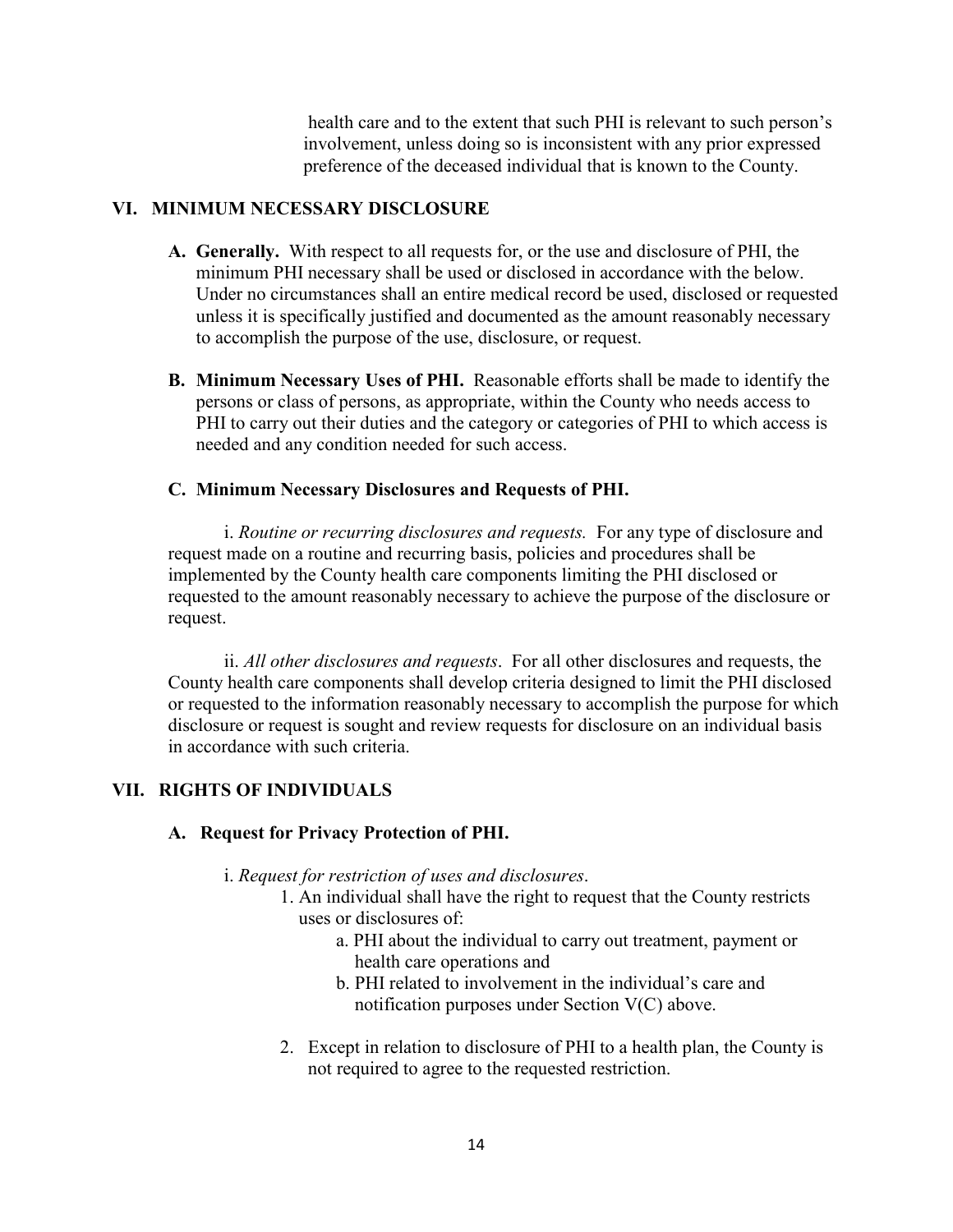- 3. Absent an emergency, if the requested restriction is agreed to, the County shall be permitted to use the restricted PHI, or may disclose the restricted PHI, to a health care provider for purposes of treatment of the individual.
	- a. If restricted PHI is disclosed to a health care provider for emergency treatment, it shall be requested that such health care provider not further use or disclose the restricted PHI.
- 4. If the requested restriction is agreed to, it shall not apply in certain circumstances including:
	- a. When the County is required to disclose PHI to the Secretary of HHS to investigate to determine the County's compliance,
	- b. For the County's use and disclosure for facility directories pursuant to Section V(B) above, or
	- c. Section III above titled "USES AND DISCLOSURES NOT REQUIRING AUTHORIZATION."
- 5. A request to restrict disclosure of the individual's PHI to a health plan must be agreed to if:
	- a. The disclosure is for the purpose of carrying out payment or health care operations and is not otherwise required by law and the PHI pertains solely to a health care item or service for which the individual, or other person other than the health plan, has paid the County in full.
- 6. An agreement to a restriction may be terminated by the County if:
	- a. The individual agrees to or requests the termination in writing,
	- b. The individual orally agrees to the termination and the oral agreement is documented, or
	- c. When approved by the Privacy Officer, the County informs the individual that it is terminating its agreement to a restriction.
- 7. All agreements to a restriction of the use and disclosure of PHI shall be documented and permanently retained.

## ii. *Request for confidential communications.*

- 1. Individuals shall be permitted to request, in writing, to receive communications of PHI from the County by alternative means or at alternative locations. Reasonable requests shall be accommodated.
- 2. An explanation from the individual as to the basis for the requested confidential communications shall not be a condition for granting the request.

## **B. Request for Access to PHI.**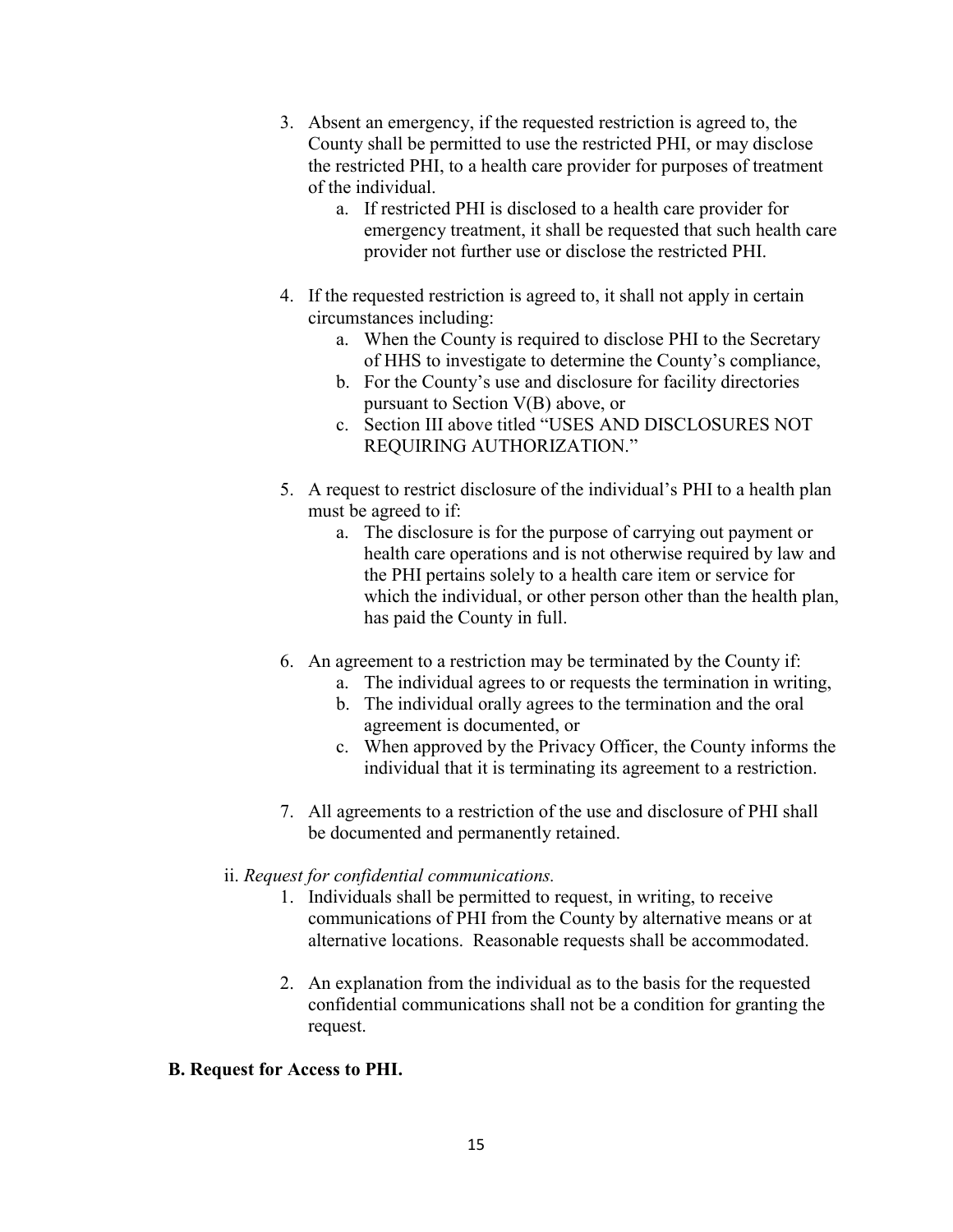#### i. *Access to PHI.*

- 1. Right of access. An individual shall have a right of access to inspect and obtain a copy of their PHI for as long as the PHI is maintained by the County except for psychotherapy notes and information compiled in reasonable anticipation of, or for the use in, a civil, criminal, or administrative action or proceeding.
- ii. *Requests for access and timely action.*
	- 1. Individual's request for access. An individual shall be permitted to request, in writing, access to inspect or to obtain a copy of their PHI maintained by the County. Such written request shall be submitted to the Privacy Officer who shall be responsible for receiving and processing requests for access by individuals.
	- 2. Timely action.
		- a. If space is available, an opportunity for visual inspection of an individual's PHI must be permitted within ten (10) days of the individual's request and a copy of such records shall be furnished to the individual within a reasonable time thereafter.
		- b. If space for inspection is not available, a copy of the requested records shall be provided to the individual within ten (10) days.
	- 3. Fees. If an individual requests a copy of their PHI or agrees to a summary or explanation of such information, a reasonable, cost-based fee may be imposed which shall not exceed the cost incurred by the County, provided that the fee includes only the cost of:
		- a. Labor for copying the PHI, whether in paper or electronic form;
		- b. Supplies for creating the paper or electronic copy (not to exceed seventy-five cents per page);
		- c. Postage; and
		- d. Preparing an explanation or summary of the PHI if the individual agreed to the receipt of an explanation or summary.
- iii. *Denial of access*.
	- 1. Unreviewable grounds for denial. A request for access to PHI may be denied without providing the individual an opportunity for review in the following circumstances:
		- a. The request is for psychotherapy notes or information compiled in reasonable anticipation of, or for use in, a civil, criminal, or administrative action or proceeding.
		- b. The County Jail or a County health care component acting under the direction of the Jail may deny, in whole or in part, an inmate's request to obtain a copy of PHI, if obtaining such copy would jeopardize the health, safety, security, custody, or rehabilitation of the individual or of other inmates, or the safety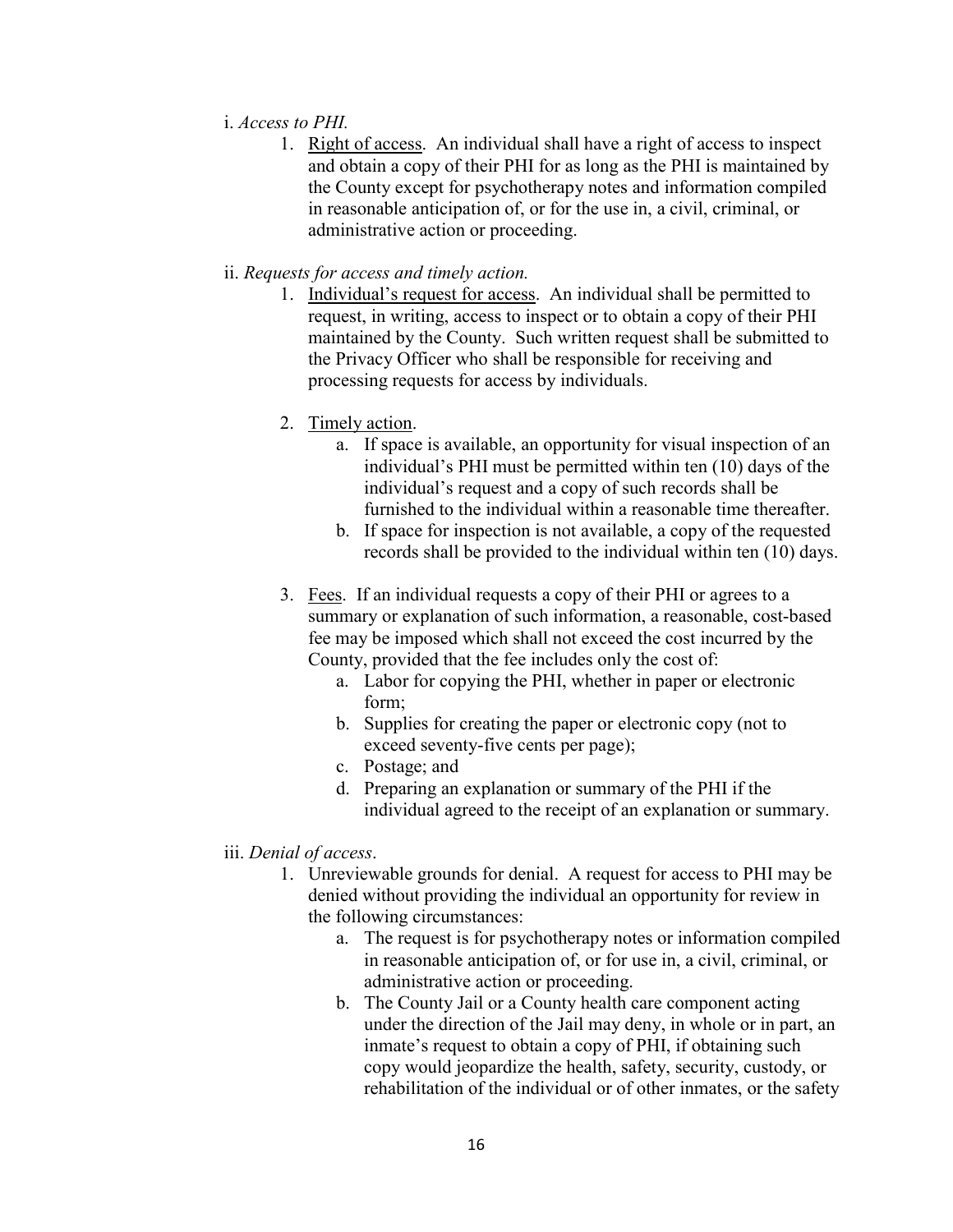of any officer, employee, or other person at the correctional institution or responsible for the transporting of the inmate.

- c. An individual's access to PHI created or obtained by the County in the course of research that includes treatment may be temporarily suspended for as long as the research is in progress, provided that the individual has agreed to the denial of access when consenting to participate in the research that includes treatment, and the County has informed the individual that the right of access will be reinstated upon completion of the research.
- d. An individual's access may be denied if the PHI was obtained from someone other than a health care provider under a promise of confidentiality and the access requested would be reasonably likely to reveal the source of the information.
- 2. Reviewable grounds for denial. A request for access may be denied, with an opportunity to review the denial, in the following circumstances:
	- a. A licensed health care professional has determined, in the exercise of professional judgment, that the access requested is reasonably likely to endanger the life or physical safety of the individual or another person.
	- b. The PHI makes reference to another person (unless such other person is a health care provider) and a licensed health care professional has determined, in the exercise of professional judgment, that the access requested is reasonably likely to cause substantial harm to such other person, or
	- c. The request for access is made by the individual's personal representative and a licensed health care professional has determined, in the exercise of professional judgment, that the provision of access to such personal representative is reasonably likely to cause substantial harm to the individual or another person.
- 3. Making other information accessible. Where access is denied to a part of an individual's PHI, to the extent possible, an individual shall be provided access to any other PHI requested.
- 4. Denial. The County shall provide written denial to the individual within ten (10) days of the individual's request. The denial must be in plain language and contain:
	- a. The basis for the denial;
	- b. If applicable, a statement of the individual's review rights including a description of how the individual may exercise such review rights; and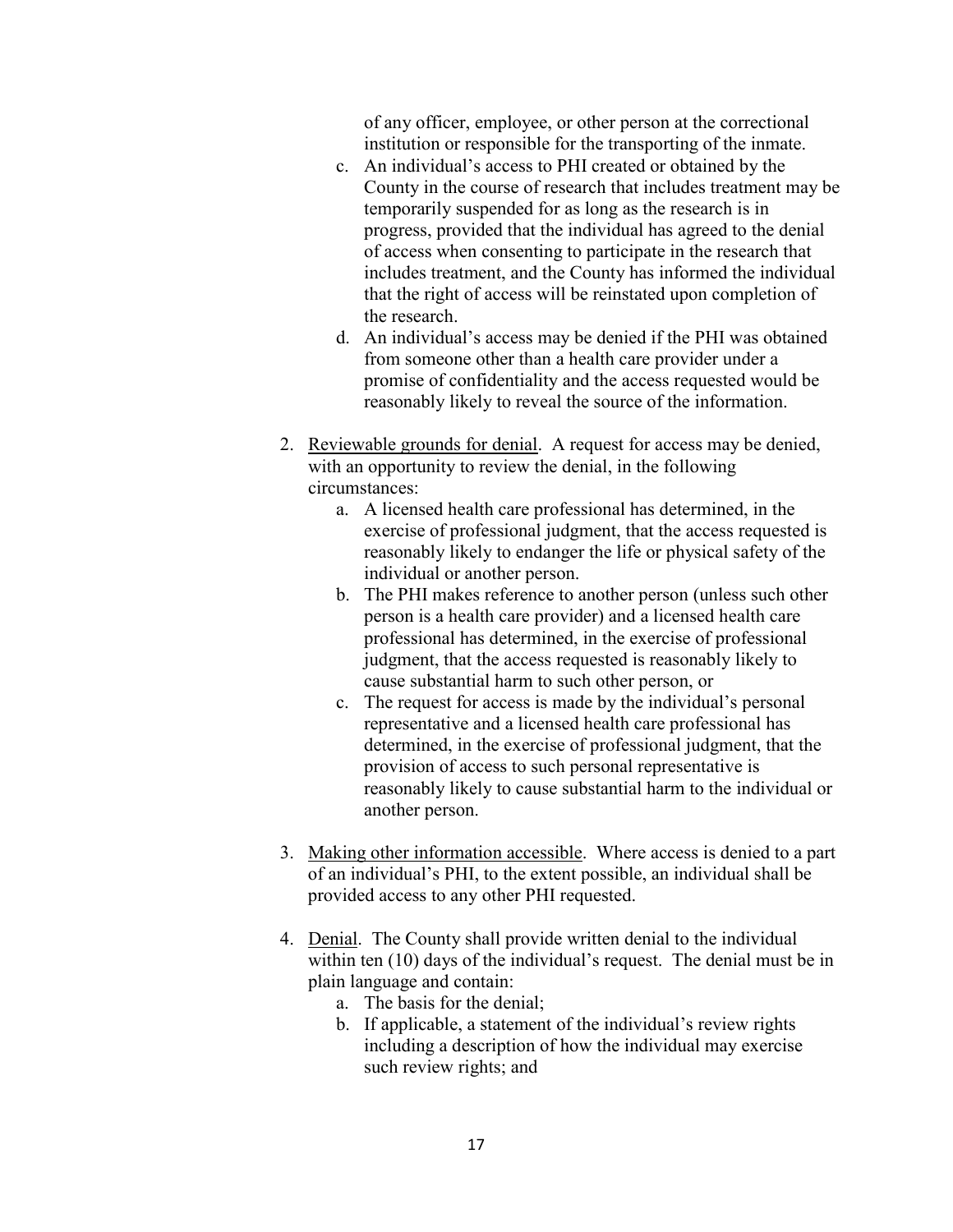- c. A description of how the individual may complain to the County Privacy Officer pursuant to Section XI or to the Secretary of HHS. The description must include the name, or title, and telephone number of the Privacy Officer.
- 5. Review of a denial of access. If access is denied on permitted grounds, the individual shall have the right to have the denial reviewed by a licensed professional who is designated by the County to act as a reviewing official and who did not participate in the original decision to deny and also by a New York State medical record access review committee.
- 6. Other responsibility. If the County does not maintain the PHI requested but it knows where the requested information is maintained, it shall inform the individual where to direct the request for access.

## **C. Request for Amendment of PHI.**

i. *Right to amend*. An individual shall have the right to amend their PHI for as long as the information is maintained by the County.

- 1. Denial of Amendment. An individual's request for an amendment may be denied if it is determined that the PHI:
	- a. Was not created by the County, unless the originator is no longer available to amend the information,
	- b. Is not part of a designated record set,
	- c. Would not be available for inspection under Section VII(B) above, or
	- d. Is accurate and complete.
- ii. *Requests for amendment and timely action*.
	- 1. Individual's Request for Amendment. An individual shall be permitted to request amendment of their PHI maintained in a designated record set. Such request shall be in writing, provide reason(s) supporting such request, and submitted to the Privacy Officer who shall be responsible for receiving and processing requests for amendments by individuals.
	- 2. Timely action. An individual's request for an amendment shall be acted upon no later than sixty (60) days after receipt of such a request.
		- a. If action cannot be taken within the 60 day timeframe, the County may have an additional thirty (30) days to respond so long as within the 60 day timeframe it provides the individual with a written statement of the reasons for the delay and the date by which the County will complete its action on the request and the County has not previously had an extension on the same request.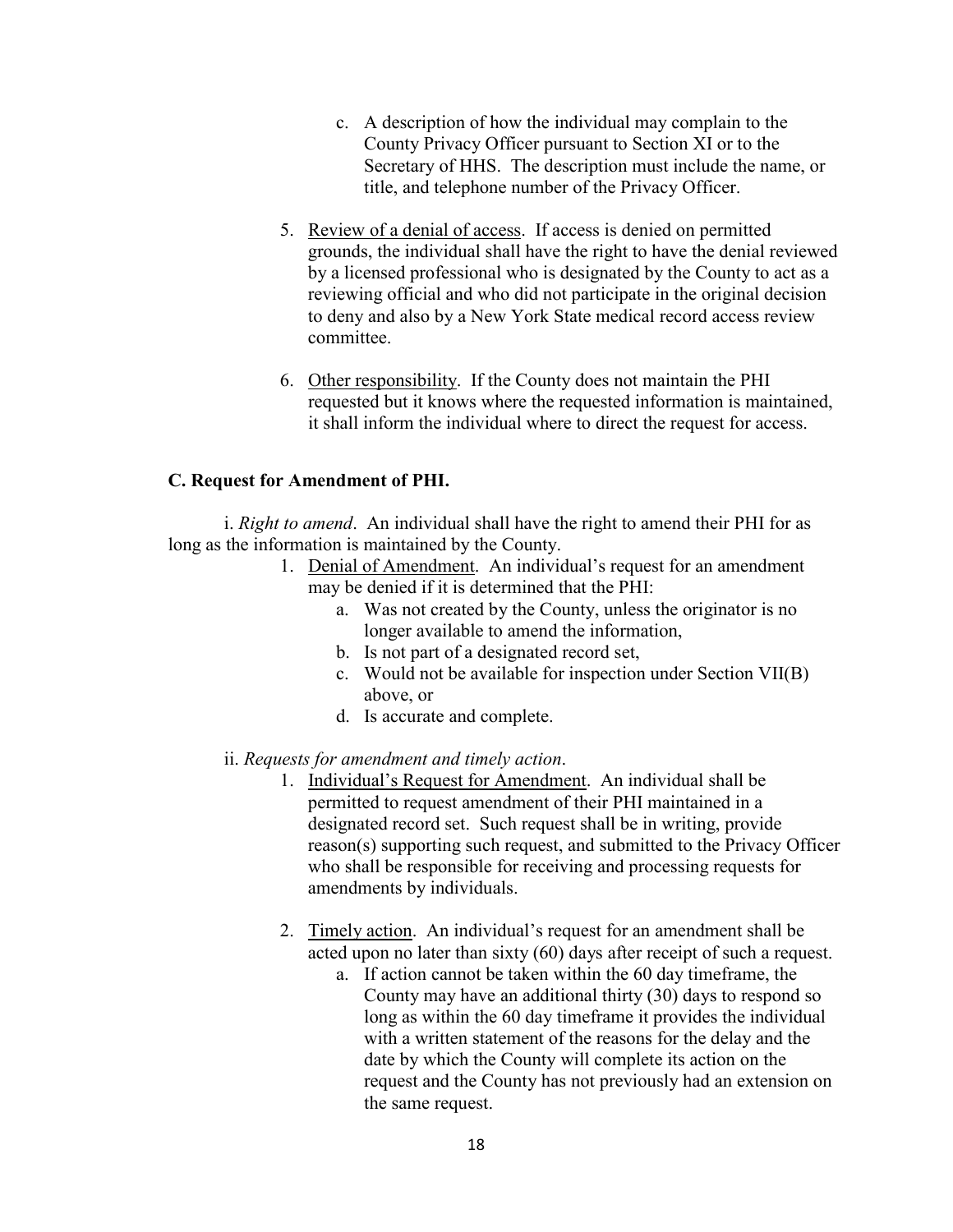iii. *Accepting the Amendment*. If a request for an amendment is accepted, in whole or in part, the following requirements must be satisfied:

- 1. Making the Amendment. Appropriate amendments shall be made to the PHI or record by, at a minimum, identifying the records in the record set that are affected by the amendment and appending or otherwise providing a link to the location of the amendment.
- 2. Informing the Individual. Timely inform the individual that the amendment is accepted and obtain the individual's identification of and agreement to notify the relevant person(s) with which the amendment needs to be shared in accordance with the subsection below.
- 3. Informing Others. Reasonable efforts shall be made to inform and provide the amendment within a reasonable time to:
	- a. Persons identified by the individual as having received PHI about the individual and needing the amendment, and
	- b. Persons, including business associates, that the County knows have the PHI that is the subject of the amendment and that may have relied, or could foreseeably rely, on such information to the detriment of the individual.

iv. *Denying the Amendment*. If a request for an amendment is denied, in whole or in part, the following requirements must be satisfied:

- 1. Denial. A written denial shall be timely provided to the individual no later than sixty (60) days after receipt of the request. The denial shall use plain language and contain:
	- a. The basis of the denial,
	- b. The individual's right to submit a written statement disagreeing with the denial and the individual may file such statement,
	- c. A statement that, if the individual does not submit a statement of disagreement, the individual may request that the County provide the individual's request for amendment and the denial with any future disclosures of PHI that is the subject of the amendment, and
	- d. A description of how the individual may complain to the Privacy Officer or to the Secretary of HHS. The description must include the Privacy Officer's title and telephone number.
- 2. Statement of Disagreement. An individual shall be permitted to submit a written statement disagreeing with the denial of all or part of a requested amendment and the basis of such disagreement.
- 3. Rebuttal Statement. The County shall be permitted to prepare a written rebuttal to the individual's statement of disagreement. Whenever such a rebuttal is prepared, a copy shall be provided to the individual who submitted the statement of disagreement.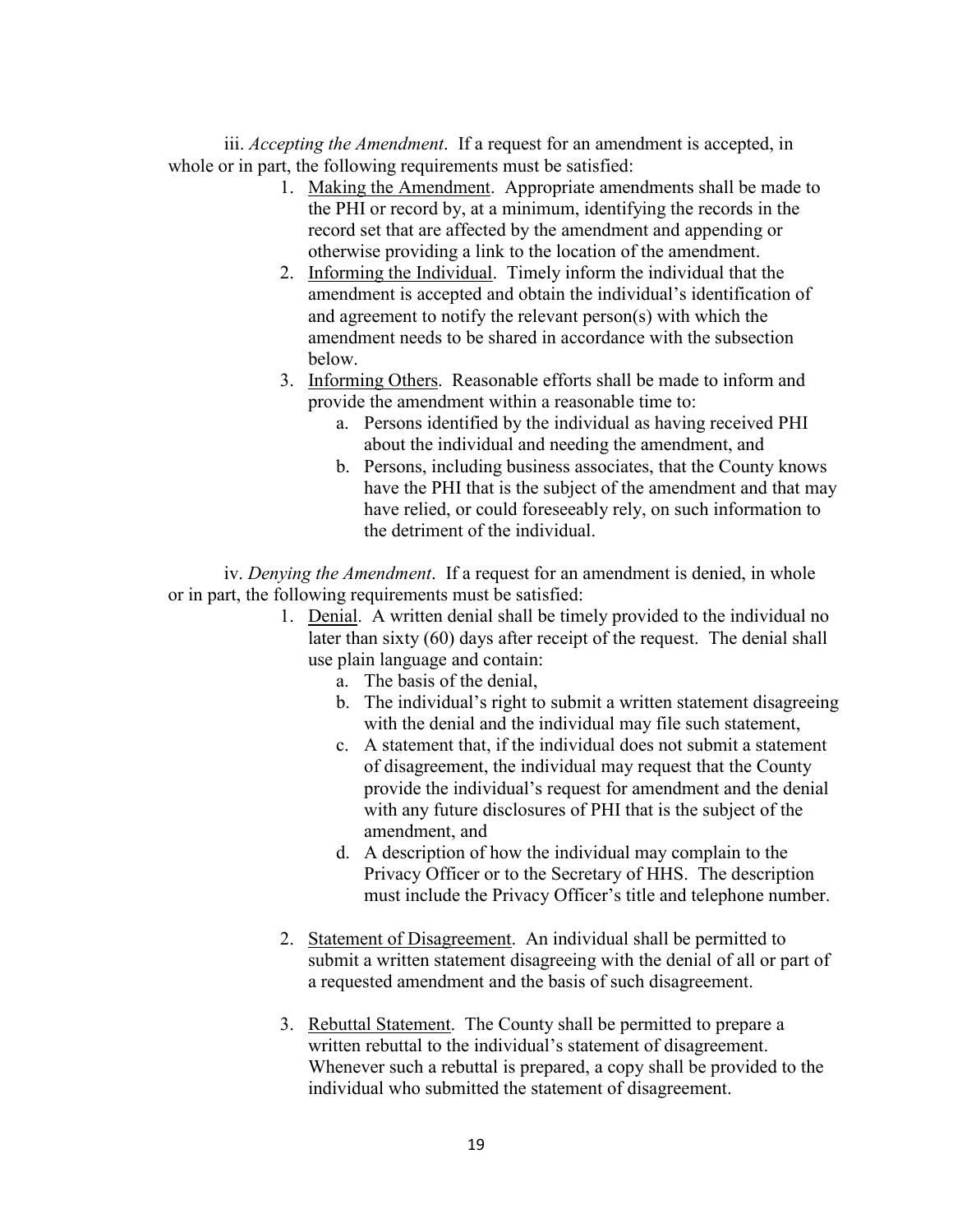- 4. Record Keeping. As appropriate, the record or PHI shall be identified in the designated record set that is the subject of the disputed amendment and append or otherwise link the individual's request for an amendment, the County's denial of the request, the individual's statement of disagreement, if any, and the County's rebuttal, if any, to the designated record set.
- 5. Future Disclosures.
	- a. If a statement of disagreement has been submitted by the individual, either the individual's request for an amendment, the County's denial of the request, the individual's statement of disagreement, if any, and the County's rebuttal or an accurate summary of any such information shall be included with any subsequent disclosure of PHI to which the disagreement relates.
	- b. If a statement of disagreement was not submitted, either the individual's request and the County's denial or an accurate summary of such information shall be included with any subsequent disclosure of PHI to which the disagreement relates.

v. *Actions on notices of amendment*. If the County is informed by another covered entity of an amendment to an individual's PHI, the County shall amend the PHI accordingly.

#### **D. Request for an Accounting of Disclosures of PHI.**

- i. *Right to an accounting of disclosures of PHI*.
	- 1. An individual shall have a right to receive an accounting of disclosures of PHI made by the County up to the six years prior to the date on which the accounting is requested, except for disclosures:
		- a. To carry out treatment, payment and health care operations as provided,
		- b. To individuals of PHI about them,
		- c. Incident to a use or disclosure otherwise permitted or required,
		- d. Pursuant to an authorization,
		- e. For a County health care component's directory or to persons involved in the individual's care or other notification purposes,
		- f. For national security or intelligence purposes,
		- g. To correctional institutions or law enforcement officials,
		- h. As part of a limited date set, or
		- i. That occurred prior to the County's compliance date.
	- 2. Where providing the individual with an accounting would be reasonably likely to impede a health oversight agency or law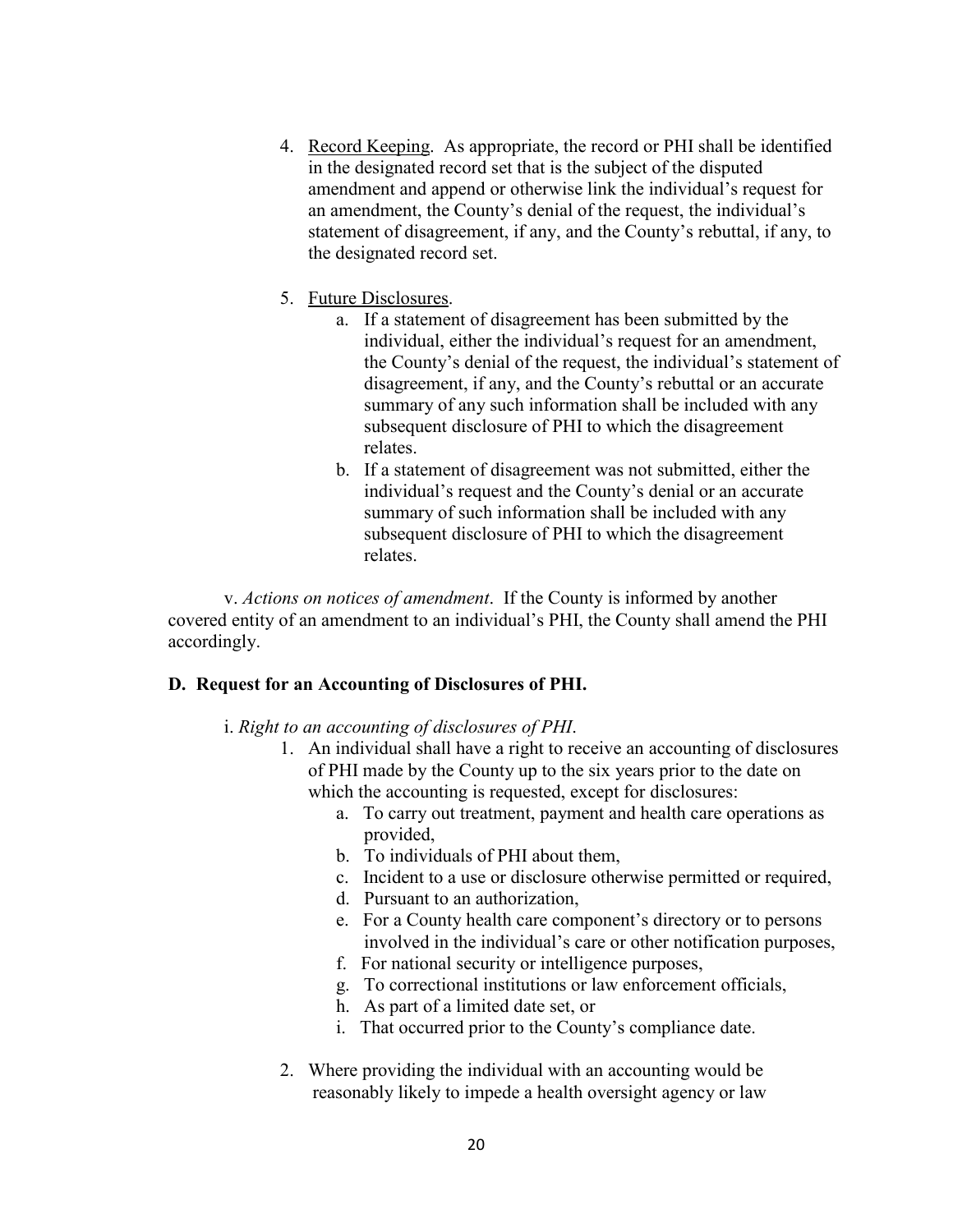enforcement official's activities, as indicated by a health agency or law enforcement official statement, an individual's right to an accounting shall be temporarily suspended.

- a. If the agency or official's statement is made orally, the County shall:
	- i. Document the statement, including the identity of the agency or official making the statement,
	- ii. Temporarily suspend the individual's right to an accounting of disclosures subject to the statement, and
	- iii. Limit the temporary suspension to no longer than thirty (30) days from the date of the oral statement unless a written statement is submitted during that time.

ii. *Request for an accounting*. A request for an accounting shall be submitted to the Privacy Officer who shall be responsible for receiving and processing requests for an accounting by individuals.

iii. *Content of the accounting*. Except as otherwise provided, an individual requesting an accounting shall be provided a written accounting meeting the following requirements:

- 1. Disclosures of PHI that occurred up to six years prior to the date of the request for an accounting, including disclosures to or by County business associates,
- 2. The date of the disclosure,
- 3. The name of the entity or person who received the PHI and, if known, the address of such entity or person,
- 4. A brief description of the PHI disclosed, and
- 5. A brief statement of the purpose of the disclosure or, in lieu of such statement, a copy of a written request for a disclosure.
- 6. If during the accounting period the County has made multiple disclosures to the same person or entity for the same purpose, it shall provide the above five requirements in addition to the frequency, periodicity, or number of the disclosures made during the accounting period and the date of the last such disclosure.
- 7. If during the accounting period the County made disclosures of PHI for a particular research purpose, provision of the accounting shall be approved by the Privacy Officer.
- iv. *Providing the accounting to the individual*.
	- 1. A request for an accounting shall be acted upon no later than sixty (60) days after receipt of such request. If the County is unable to provide the accounting within such time frame, it may extend the time to provide the accounting by no more than 30 days, provided that the County provides the individual with a written statement of the reasons for the delay and the date by which the accounting will be provided. Only one such extension shall be permitted.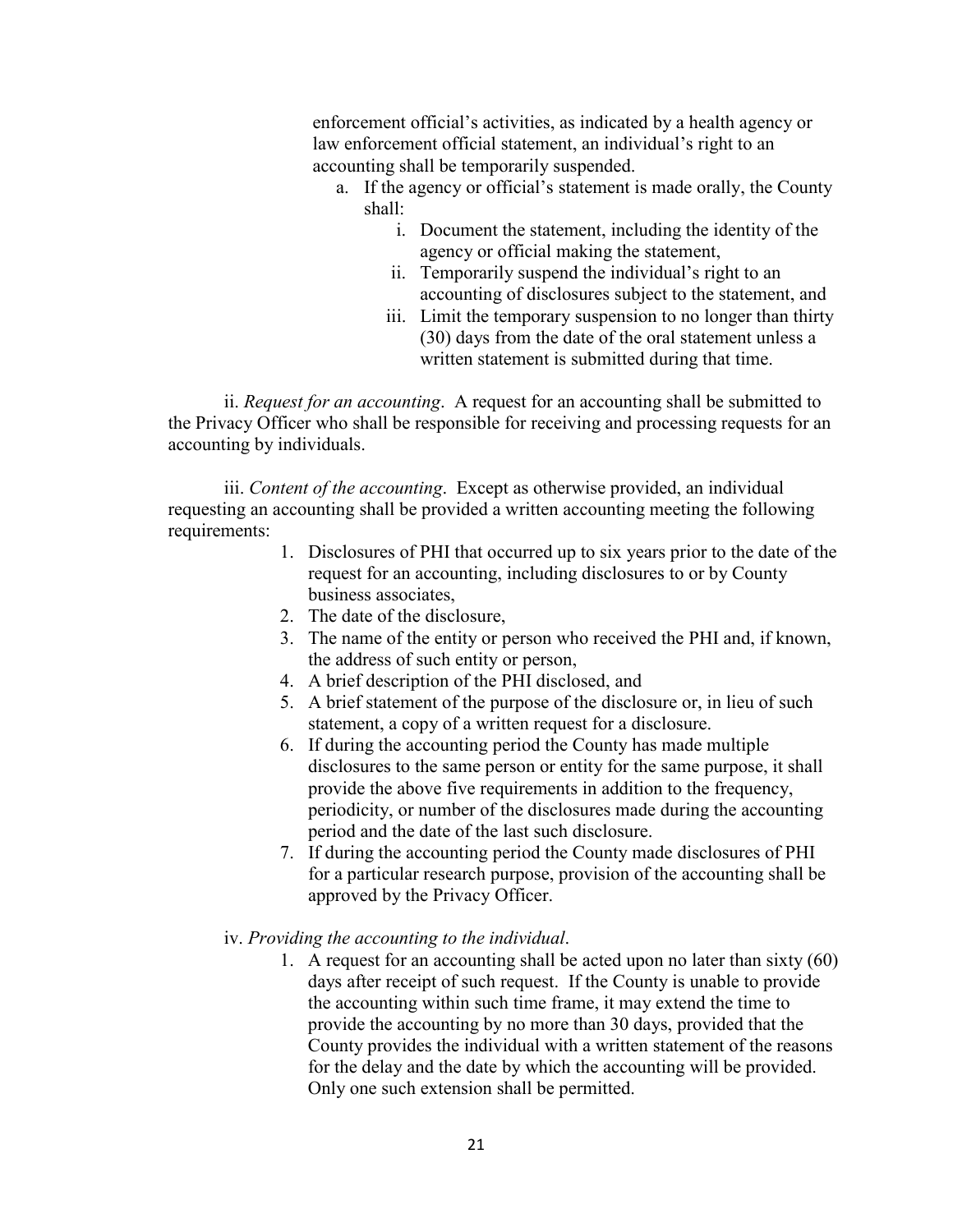2. The first accounting provided to an individual in any twelve (12) month period shall be provided without charge. However, the County shall be permitted to impose a reasonable, cost-based fee for each subsequent request for an accounting by the same individual within the 12 month period, provided that the individual is informed of such fee in advance.

v. *Documentation*. Any time a written accounting is provided to an individual such accounting shall be documented and permanently retained.

## **VIII. BUSINESS ASSOCIATES**

**A. Business Associate Agreement Requirements.** A contract between the County and a business associate must:

i. *Establish the permitted and required uses and disclosures*. The contract may not authorize the business associate to use or further disclose PHI in a manner that would violate the HIPAA Rules except that:

- 1. The contract may permit the business associate to use and disclose PHI for the proper management and administration of the business associate and
- 2. The contract may permit the business associate to provide data aggregation services relating to the County's health care operations.
- ii. *Provide that the business associate will:*
	- 1. Not use or further disclose the information other than as permitted or required by the contract or as required by law,
	- 2. Use appropriate safeguards and comply, where applicable, with paragraph number 3 below with respect to electronic PHI, to prevent use or disclosure of the information other than as provided for by its contract,
	- 3. Report to the County any use or disclosure of the information not provided for by its contract of which it becomes aware, including breaches of unsecured PHI,
	- 4. Ensure that any subcontractors that create, receive, maintain, or transmit PHI on behalf of the business associate agree to the same restrictions and conditions that apply to the business associate with respect to such information,
	- 5. Make available PHI for an individual's right to access for amendment and incorporate any amendments to protected health information and for accounting of disclosures.
	- 6. To the extent the business associate is to carry out a County obligation, comply with the requirements that apply to the County in the performance of such obligation.
	- 7. Make its internal practices, books, and records relating to the use and disclosure of PHI received from, or created or received by the business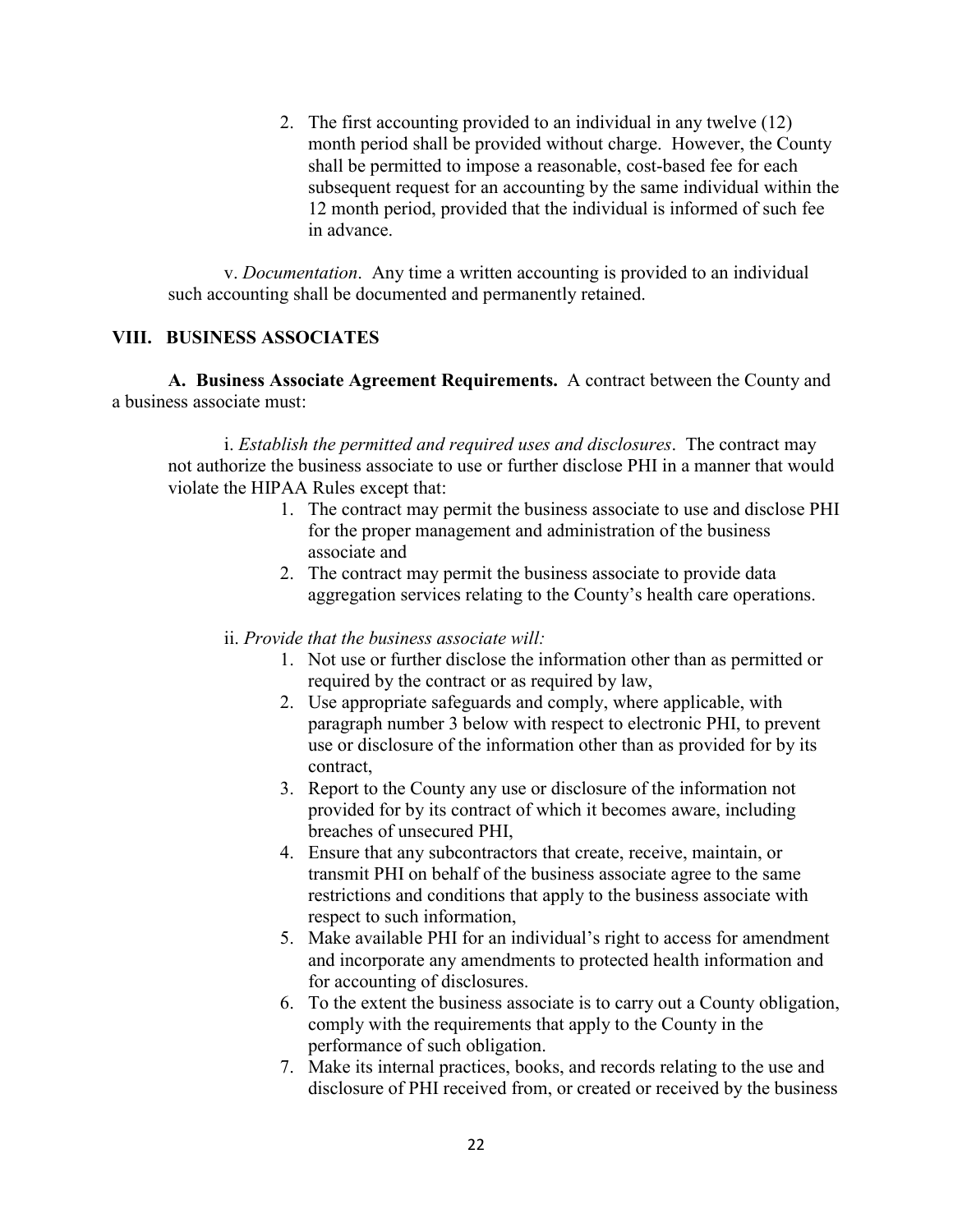associate on behalf of, the County available to the Secretary for purposes of determining the County's compliance with the HIPAA Rules and

8. At termination of the contract, if feasible, return or destroy all PHI received from, or created or received by the business associate on behalf of, the County that the business associate still maintains in any form and retain no copies of such information or, if such return or destruction is not feasible, extend the protections of the contract to the information and limit further uses and disclosures to those purposes that make the return or destruction of the information infeasible.

iii. *Authorize the County to terminate the contract where business associate has violated a material term of the contract*.

#### **B. Where Business Associate is also a Government Entity.**

i. Where the business associate is another government entity, the County and the other government entity may enter into a memorandum of understanding ("MOU").

ii. If a business associate is required by law to perform a function or activity on behalf of the County or to provide a service described in the definition of business associate to the County, the County may disclose PHI to the business associate to the extent necessary to comply with the legal mandate provided that the County attempts in good faith to obtain satisfactory assurances, if applicable, and, if such attempt fails, documents the attempt and the reasons that such assurances cannot be obtained.

iii. The County may omit the termination authorization, if such authorization is inconsistent with the statutory obligations of the County or its business associate.

iv. The County may disclose only a limited data set to a business associate for the business associate to carry out a health care operation function if first approved by the Privacy Officer.

#### **C. Other Requirements for Business Associate Agreements/MOUs.**

i. An agreement/MOU between the County and the business associate may permit the business associate to use PHI received by the business associate in its capacity as a business associate to the County, if necessary:

- 1. For the proper management and administration of the business associate, or
- 2. To carry out the legal responsibilities of the business associate.

ii. An agreement/MOU between the County and the business associate may permit the business associate to disclose PHI received by the business associate in its capacity as a business associate for the purposes described above, if:

1. The disclosure is required by law, or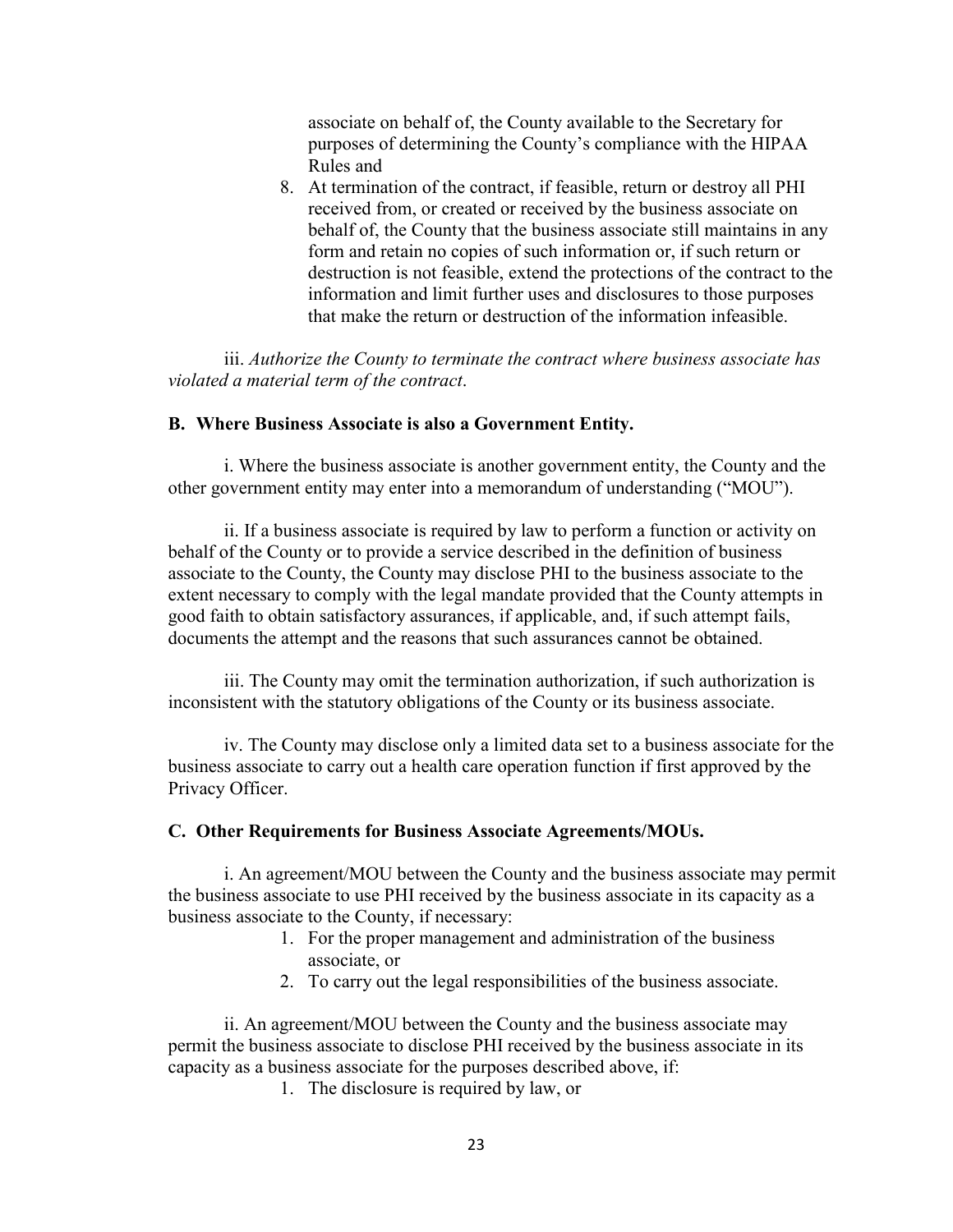- 2. The business associate obtains reasonable assurances from the person to whom the information is disclosed that it will be held confidentially and used or further disclosed only as required by law or for the purposes for which it was disclosed to the person; and
	- a. The person notifies the business associate of any instances of which it is aware in which the confidentiality of the information has been breached.

#### **D. Business Associate Agreements with Subcontractors.**

i. The policies and procedures of this section shall apply to the contract/MOU between a business associate and a business associate that is a subcontractor in the same manner as such requirements apply to contracts or other arrangements between the County and its business associate.

#### **IX. TRAINING**

**A. Generally.** As a hybrid entity, the County shall train all its health care component members of its workforce on these policies and procedures as necessary and appropriate for the members of the workforce to carry out their functions within the County.

#### **B. Training.**

i. The County shall provide training that meets the requirements above, as follows:

- 1. To each member of the County health care component's workforce by no later than the County's compliance date,
- 2. Thereafter, to each new member of the County health care component's workforce within a reasonable period of time after the person joins the County health care component's workforce, and
- 3. To each member of a County health care component's workforce whose functions are affected by a material change in these policies or procedures within a reasonable period of time after the material change becomes effective.

ii. Evidence that the above training has been provided shall be documented and permanently retained.

## **X. SAFEGUARDING PHI**

**A.** The County shall have in place administrative, technical, and physical safeguards protecting the privacy of PHI from any intentional or unintentional use or disclosure that is in violation of these policies and procedures and limiting incidental uses or disclosures made pursuant to an otherwise permitted or required use or disclosure.

## **XI. COMPLAINTS**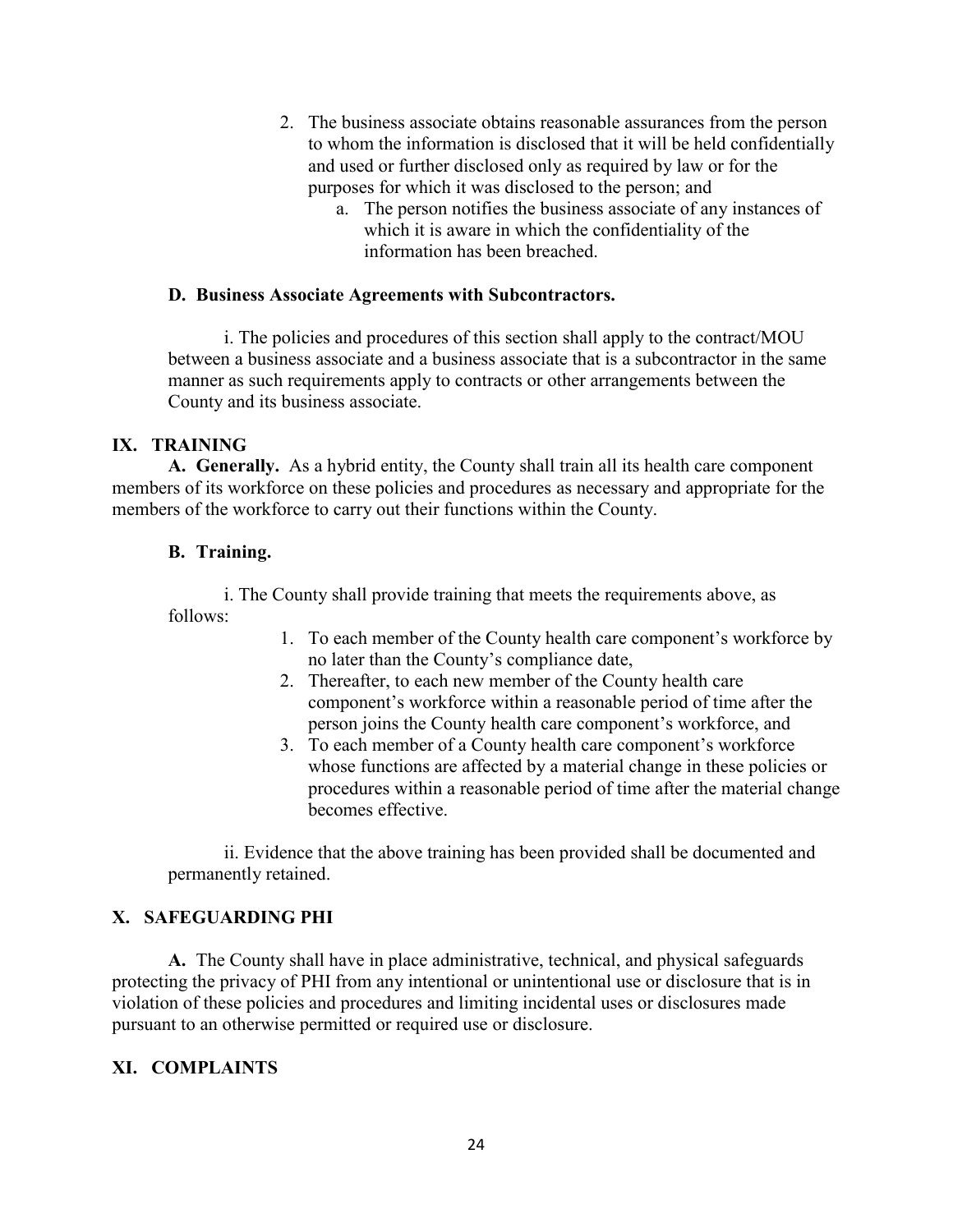**A.** The County's complaint process is attached as Appendix A. Such process may be changed by the Privacy Officer from time to time.

**B.** The County shall document all complaints received, investigation into those complaints, and their disposition, if any.

#### **XII. DISCIPLINARY ACTION**

**A.** The County shall have and apply appropriate disciplinary actions against members of its workforce who fail to comply with these policies and procedures.

i. Any violation(s) of these policies and procedures will subject the employee to disciplinary action up to and including termination.

**B.** All disciplinary actions that are applied, if any, shall be documented.

#### **XIII. MITIGATION**

**A.** The County shall mitigate, to the extent practicable, any harmful effect that is known to the County of a use or disclosure of PHI in violation of its policies and procedures or the requirements of this subpart by the County or its business associate.

## **XIV. RETALIATION AND WAIVER**

#### **A. Retaliation.**

- i. The County:
	- 1. May not intimidate, threaten, coerce, discriminate against, or take other retaliatory action against any individual for the exercise by the individual of any right established, or for participation in any process provided for, by these policies and procedures including the filing of a complaint; and
	- 2. Must refrain from intimidation and retaliation.

#### **B. Waiver.**

i. Individuals shall not be required to waive their rights under the HIPAA Rules as a condition of the provision of treatment, payment, enrollment in a health plan, or eligibility for benefits.

## **XV. DOCUMENTATION AND RETENTION**

#### **A. Documentation.** The County shall:

i. Maintain these policies and procedures in written or electronic form.

ii. If a communication is required by these policies and procedures to be in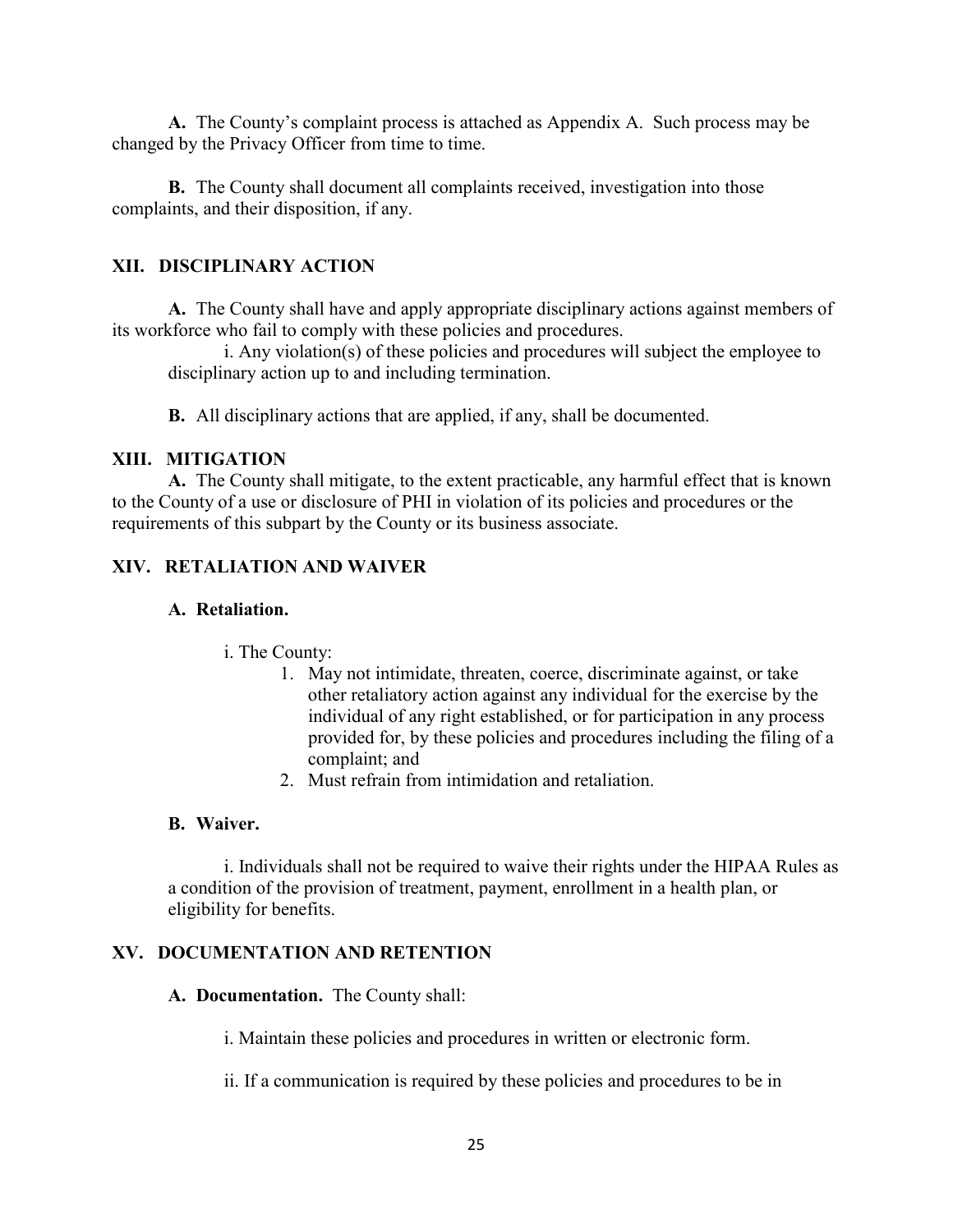writing, maintain such writing, or an electronic copy, as documentation and if an action, activity, or designation is required by these policies and procedures to be documented, maintain a written or electronic record of such action, activity, or designation.

iii. Maintain documentation sufficient to prove that all notifications were made as required by these policies and procedures or that the use or disclosure did not constitute a breach.

**B. Retention.** The documentation required above shall be retained permanently.

## **XVI. DATA BREACH NOTIFICATION**

**A. Breach Defined.** Breach means the acquisition, access, use, or disclosure of PHI in a manner not permitted by the HIPAA Rules which compromises the security or privacy of PHI.

#### **B. Suspected Breach.**

i. Where a breach of PHI is suspected or notification of a suspected breach has been received, the Privacy Officer and Security Officer shall be notified immediately.

ii. Where a breach of PHI is suspected or notification of a suspected breach has been received, the County shall:

- 1. Determine whether there has been an impermissible acquisition, access, use or disclosure of PHI.
- 2. Determine whether any of the 3 following exceptions apply:
	- a. Unintentional acquisition, access or use: Made in good faith, within the course and scope of employment or other professional relationship, and does not result in further use or disclosure.
	- b. Inadvertent disclosure: This covers disclosures from an otherwise authorized individual to another similarly situated individual at the same facility, if not further used or disclosed without authorization.
	- c. Inability to retain the information: The unauthorized person to whom the PHI was disclosed would not have been able to retain the information.
- 3. Determine and document if the impermissible use or disclosure compromises the security or privacy of PHI.

iii. Except as provided in (i) above, an acquisition, access, use or disclosure of PHI in a manner not permitted under the HIPAA Rules is presumed to be a breach unless the County or its business associate, as applicable, demonstrates that there is a low probability that the PHI has been compromised based on a risk assessment of at least the following factors:

> 1. The nature and extent of the PHI involved, including the types of identifiers and the likelihood of re-identification;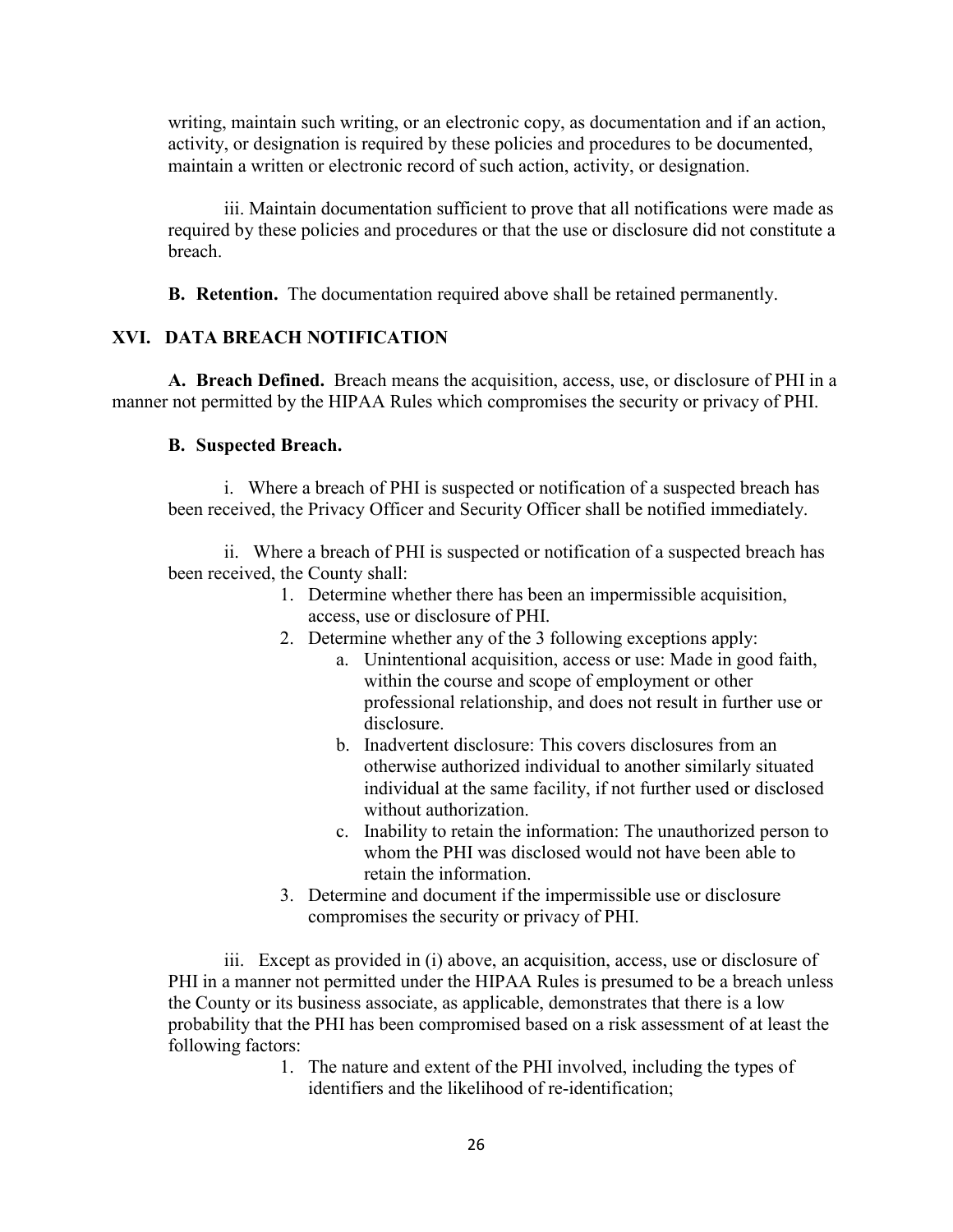- 2. The unauthorized person who used the PHI or to whom the disclosure was made;
- 3. Whether the PHI was actually acquired or viewed; and
- 4. The extent to which the risk to the PHI has been mitigated.

## **C. Notification to Individuals.**

i. *Generally.* Following discovery of a breach of PHI, the County shall within a reasonable time period and without unnecessary delay, but not later than sixty (60) calendar days after discovery, notify each affected individual.

ii. *Content of Notification.* When notification of a breach is required, it shall include, to the extent possible, and in plain language:

- 1. A brief description of what happened, including the date of the breach and the date of the discovery of the breach, if known;
- 2. A description of the types of unsecured PHI that were involved in the breach (such as whether full name, social security number, date of birth, home address, account number, diagnosis, disability code, or other types of information were involved);
- 3. Any steps individuals should take to protect themselves from potential harm resulting from the breach;
- 4. A brief description of what the County is doing to investigate the breach, to mitigate harm to individuals, and to protect against any further breaches; and
- 5. Contract procedures for individuals to ask questions or learn additional information, which shall include a toll free telephone number, an email address, website, or postal address.

iii. *Methods of Individual Notification.* When notification of a breach is required, it shall be provided, by one or more mailings as information is available, in the following form:

- 1. Written Notice.
	- a. Written notification by first-class mail to the individual at the last known address of the individual or, if the individual agrees to electronic notice and such agreement has not been withdrawn, by electronic mail. The notification may be provided in one or more mailings as information is available.
	- b. If the County knows the individual is deceased and has the address of the next of kin or personal representative of the individual, written notification by first-class mail to either the next of kin or personal representative of the individual.
- 2. Substitute Notice. If there is insufficient or out-of-date contact information that precludes written notification to the individual, a substitute form of notice reasonably calculated to reach the individual shall be provided.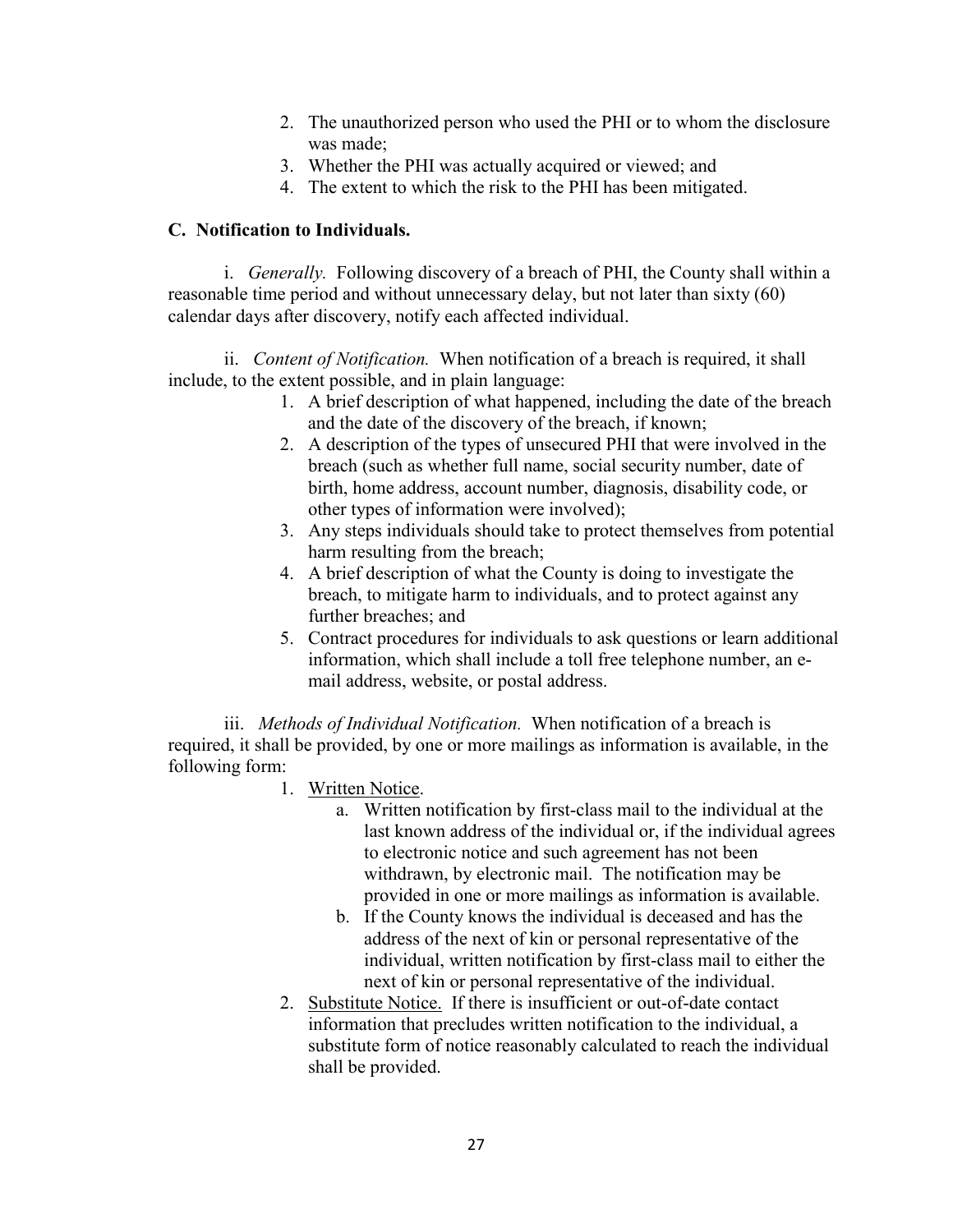- a. In the case in which there is insufficient or out-of-date contact information for fewer than 10 individuals, then such substitute notice may be provided by an alternative form of written notice, telephone, or other means.
- b. In the case in which there is insufficient or out-of-date contact information for 10 or more individuals, then such substitute notice shall:
	- i. Be in the form of either a conspicuous posting for a period of ninety (90) days on the County's website, or conspicuous notice in major print or broadcast media in geographic areas where the individuals affected by the breach likely reside; and
	- ii. Include a toll-free phone number that remains active for at least ninety (90) days where an individual can learn whether the individual's PHI may be included in the breach.
- c. Substitute notice shall not be provided where there is insufficient or out-of-date contact information that precludes written notification to the next of kin or personal representative of the individual.
- 3. Additional Notice in Urgent Situations. Where imminent misuse of PHI is possible, the County may provide additional information to affected individuals by telephone or written notice.

**D. Notification to the Media.** For a breach of PHI involving more than five hundred (500) residents of a State or jurisdiction, the County shall, within a reasonable time period and without unnecessary delay, but not later than sixty (60) calendar days after discovery, notify prominent media outlets serving the State or jurisdiction. The content of the notice shall comply with subsection C(ii) *Content of Notification* above.

## **E. Notification to the Secretary.**

i. *Generally*. Where it is determined that there has been a breach of PHI, the County shall notify the Secretary of the U.S. Department of Health and Human Services ("HHS").

ii. *Less than 500 Individuals Impacted*. If less than 500 individuals' PHI has been breached, the County shall:

- 1. Maintain a log or other documentation of such breaches and
- 2. Not later than 60 days after the end of each calendar year, notify the Secretary of HHS of those breaches, in the manner specified on the HHS website.

iii. *Five Hundred or More Individuals Impacted*. For a breach of PHI involving 500 or more individuals, the County shall notify the Secretary of HHS contemporaneously with notifying each impacted individual.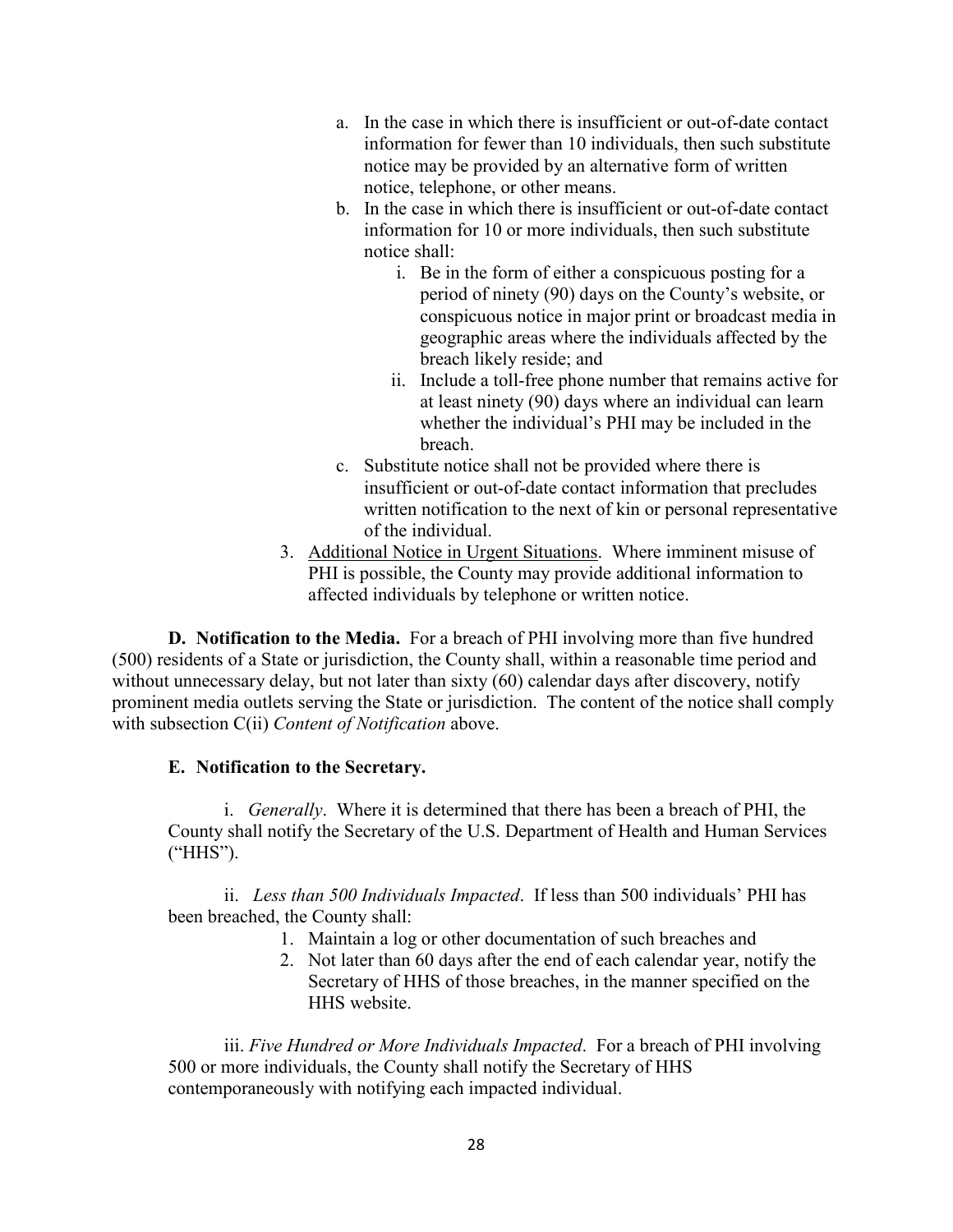**F. Business Associates.** The County, through its business associate agreement, shall ensure that business associates immediately upon discovery of a breach of PHI:

i. Notify the County of the names of all individuals whose PHI has been, or is reasonably believed by the business associate to have been accessed, acquired, used or disclosed during a breach;

ii. A brief description of what happened, including the date of the breach and the date of the discovery of the breach, if known;

iii. A description of the types of unsecured PHI that were involved in the breach (such as whether full name, social security number, date of birth, home address, account number, diagnosis, disability code, or other types of information were involved);

iv. Any steps individuals should take to protect themselves from potential harm resulting from the breach;

v. A brief description of what can be done to investigate the breach, to mitigate harm to individuals, and to protect against any further breaches; and

vi. Contact procedures for individuals to ask questions or learn additional information, which shall include a toll free telephone number, an e-mail address, website, or postal address.

#### **G. Law Enforcement Delay.**

i. If a law enforcement official states to the County or its business associate that a notification, notice, or posting required under these policies and procedures would impede a criminal investigation or cause damage to national security, the County or its business associate shall:

- 1. If the statement is in writing and specifies the time for which a delay is required, delay such notification, notice, or posting for the time period specified by the official; or
- 2. If the statement is made orally, document the statement, including the identity of the official making the statement, and delay the notification, notice, or posting temporarily and no longer than thirty (30) days from the date of the oral statement, unless a written statement as described in paragraph (a) of this section is submitted during that time.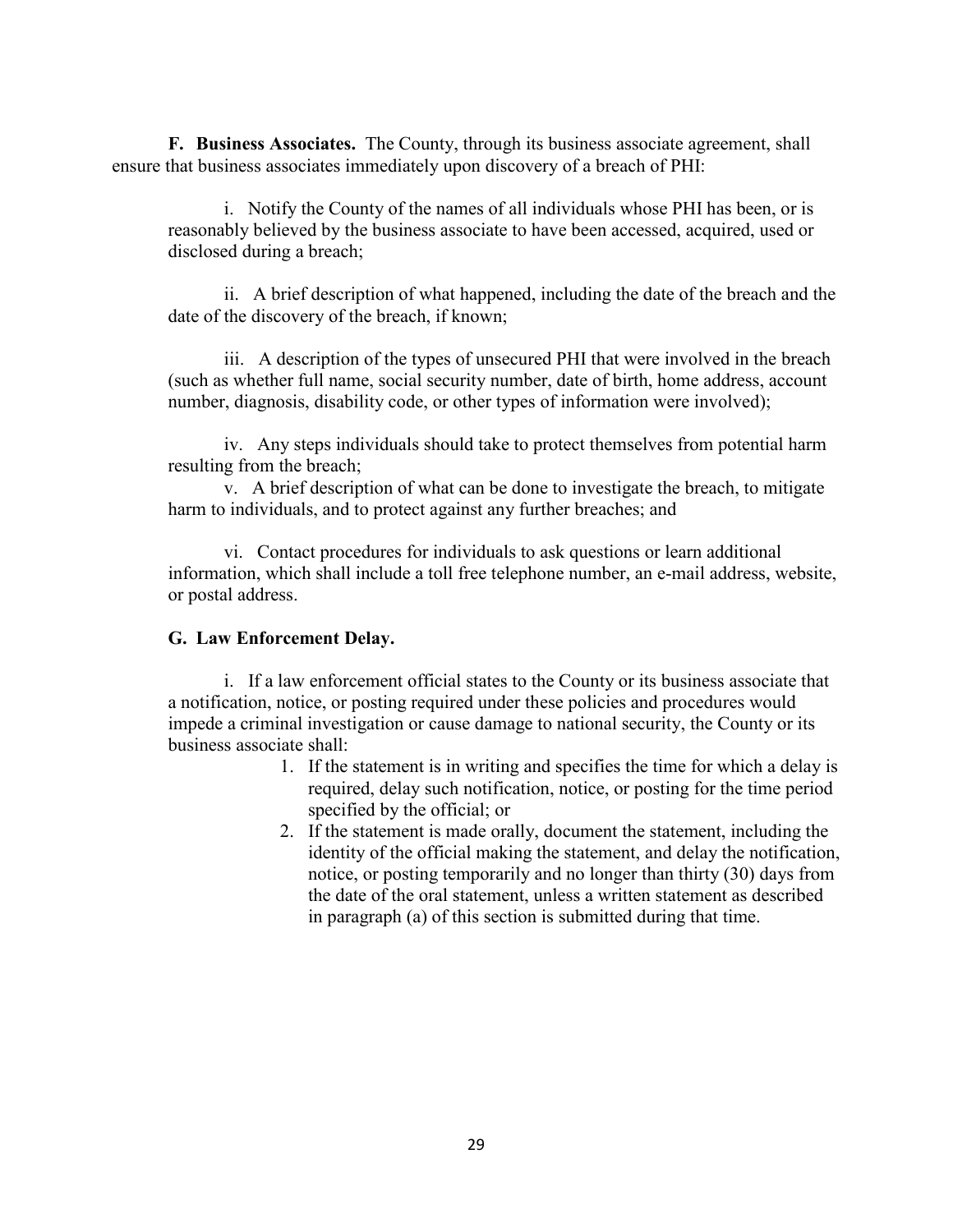#### Appendix A — Complaint Procedure

Anyone who wishes to make a complaint regarding a breach or suspected breach of Protected Health Information should complete and submit a HIPAA Complaint Form which is available on the Livingston County website,<http://www.livingstoncounty.us/,> or can be provided by the Privacy Officer's Office (address below). If the Complaint Form is needed in a language other than English, please contact the Privacy Officer at the address provided below. The Complaint Form should be submitted to the Privacy Officer at:

HIPAA Privacy Officer Livingston County Attorney County Attorney's Office 6 Court Street, Room 302 Geneseo, New York 14454

Upon the Privacy Officer's receipt of a complaint, the Privacy Officer shall acknowledge receipt of the complaint by written letter to the complainant. Following acknowledgment, the Privacy Officer shall notify and coordinate with the County Compliance Officer and County department head, or their HIPAA designee, associated with the complaint, to determine the nature of complaint and conduct a full investigation which may include:

- Reviewing the record(s) and any other pertinent information, and
- Workforce interview(s)

Upon completion of the investigation, any action taken may include:

- Correspondence with complainant and degree of satisfaction
- Staff education/counseling/disciplinary action(s)
- Policy changes

If the complainant requests a response, a written response shall be timely provided summarizing the conclusion but not detailing specifics of the investigation or corrective actions taken. Where the complainant has limited English proficiency, the Privacy Officer will arrange for the provision of language interpretation services and/or for the translation of the response to the complainant.

If the complainant does not believe that the response satisfactorily resolves the issue, the complainant may file a complaint with the United States Department of Health and Human Services Officer for Civil Rights by sending a letter to 200 Independence Avenue, S.W., Washington, D.C. 20201, calling 1 -877-696-6775, or visiting [www.hhs.gov/ocr/privacy/hipaa/complaints/.](http://www.hhs.gov/ocr/privacy/hipaa/complaints/)

All complaints, coordination, investigation, action and responses shall be documented and permanently retained.